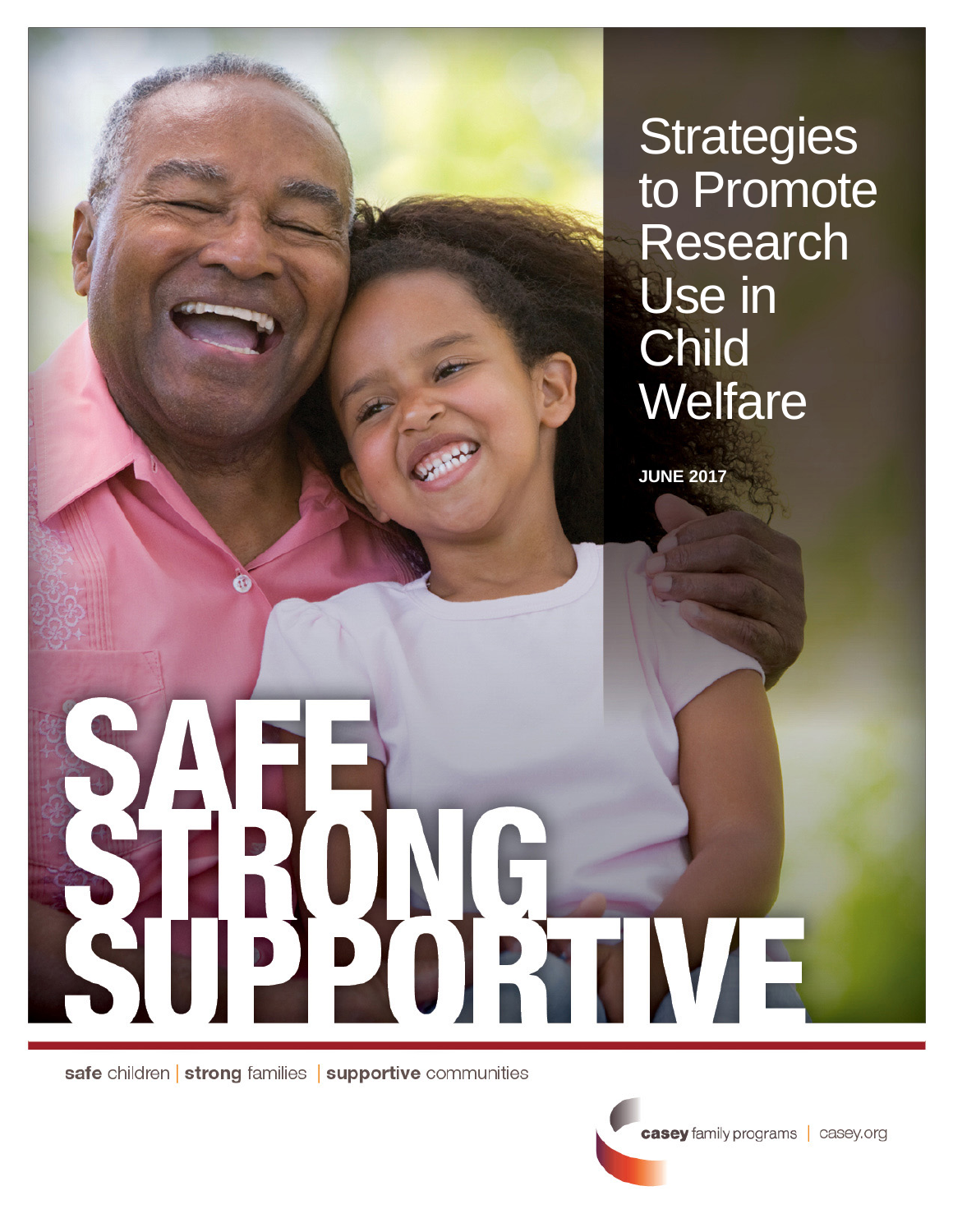| <b>Authors</b>                        | Yvonne Humenay Roberts<br>Lydia F. Killos<br>Erin Maher<br>Kirk O'Brien<br>Peter J. Pecora                                                                                                                                                                                                                                                                                                                                                                                                                                                                                                                                                                                                                                                                                                                                                                                                                                                                                       |
|---------------------------------------|----------------------------------------------------------------------------------------------------------------------------------------------------------------------------------------------------------------------------------------------------------------------------------------------------------------------------------------------------------------------------------------------------------------------------------------------------------------------------------------------------------------------------------------------------------------------------------------------------------------------------------------------------------------------------------------------------------------------------------------------------------------------------------------------------------------------------------------------------------------------------------------------------------------------------------------------------------------------------------|
| Acknowledgements                      | We would like to thank our colleagues at Chapin Hall and<br>the University of Southern California who contributed ideas<br>and participated in the Research Utilization Roundtable<br>held in 2015 (see https://www.casey.org/roundtable-<br>utilization-research/). We also want to thank David Gough<br>of the UCL Institute of Education in London, Lawrence<br>Palinkas of the University of Southern California, Susan<br>Maciolek, a Senior National Consultant and Implementation<br>Expert, and Allison Metz of the University of North Carolina<br>for their valuable contributions that improved the quality,<br>coherence, and content of this catalog. Additionally, we<br>want to thank Jill Kelly, our technical editor, for her<br>enhancements to the report. We especially want to thank<br>Kimberly DuMont of the William T. Grant Foundation,<br>whose subject matter expertise, critical comments, and<br>important additions greatly enriched this catalog. |
| <b>About Casey Family</b><br>Programs | Casey Family Programs is the nation's largest operating<br>foundation focused on safely reducing the need for foster<br>care and building Communities of Hope for children and<br>families across America. Founded in 1966, we work in all<br>50 states, the District of Columbia and Puerto Rico to<br>influence long-lasting improvements to the safety and<br>success of children, families and the communities where<br>they live. For more information, please visit www.casey.org.                                                                                                                                                                                                                                                                                                                                                                                                                                                                                         |
|                                       | Please direct comments or questions to Casey Family<br>Programs Research Services Department at<br>ResearchTeam@casey.org.                                                                                                                                                                                                                                                                                                                                                                                                                                                                                                                                                                                                                                                                                                                                                                                                                                                       |

| 1 |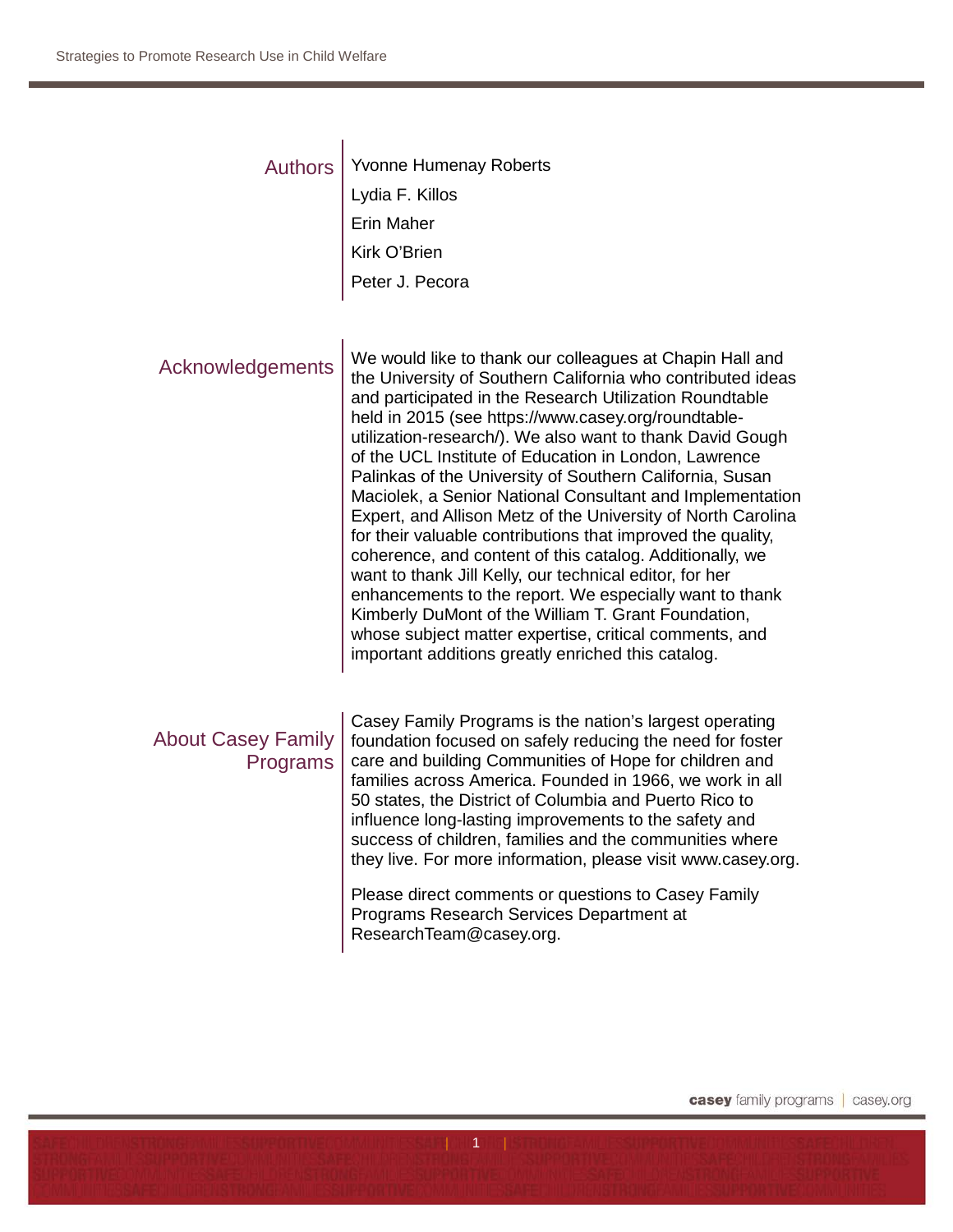#### **Overview**

Policymakers, agency leaders, and practitioners need access to meaningful research evidence to ensure that the services their child welfare agencies are providing are effective in supporting children and families to achieve positive outcomes. Although child welfare agencies may receive large volumes of research from external sources or use research that they have generated internally, leaders and practitioners often are not able to quickly and meaningfully synthesize this new information for use in policy development or program design and implementation. Individuals, organizations, and researchers can step into this space. Intermediaries such as technical assistance providers, membership organizations, and others could assist with research synthesis. In addition, researchers must continuously be responsive to the needs of policymakers, leaders, and practitioners for meaningful, relevant, and accessible information (e.g., evidence of effective programs, ways of understanding problems and effective processes, administrative data) to ensure that these agencies have the best and most comprehensive knowledge base to use in daily decision-making as well as in planning and providing effective child welfare practices and programs.

Researchers — both internal and external to an agency — strive to identify, create, and test strategies for improving child welfare programs, practices, and policies and to generate meaningful research evidence that deepens our understanding of child development and family well-being. To advance this objective, practitioners prioritize and then engage in a variety of activities within complex and highly variable systems, delivering a range of services designed to improve outcomes for children and families. However, gaps exist between the research generated about (a) systems and programs that produce the best outcomes for children and families, (b) about underlying factors that promote successful program implementation, and (c) about the routine use by child welfare agencies of research evidence and evidence-based programs. Researchers, policymakers, practitioners and other key stakeholders can struggle with how best to support the application of high-quality research within these complex child welfare systems to benefit children and families.

Despite these challenges, increasing the use of research evidence in decision-making is critical to ensuring that agencies effectively serve families in producing intended outcomes, including the safe achievement of legal permanency through reunification, adoption, or guardianship. Thus, extensive federal and private resources are being invested in the research process with the expectation that decision-makers will use relevant findings to inform practices and policies. For example, the recently established Commission on Evidence-Based Policymaking (Public Law 114-140) has been charged with recommending ways to more effectively use administrative data that the government collects to inform policy decisions while also protecting individual rights to privacy.

 $2 \mid$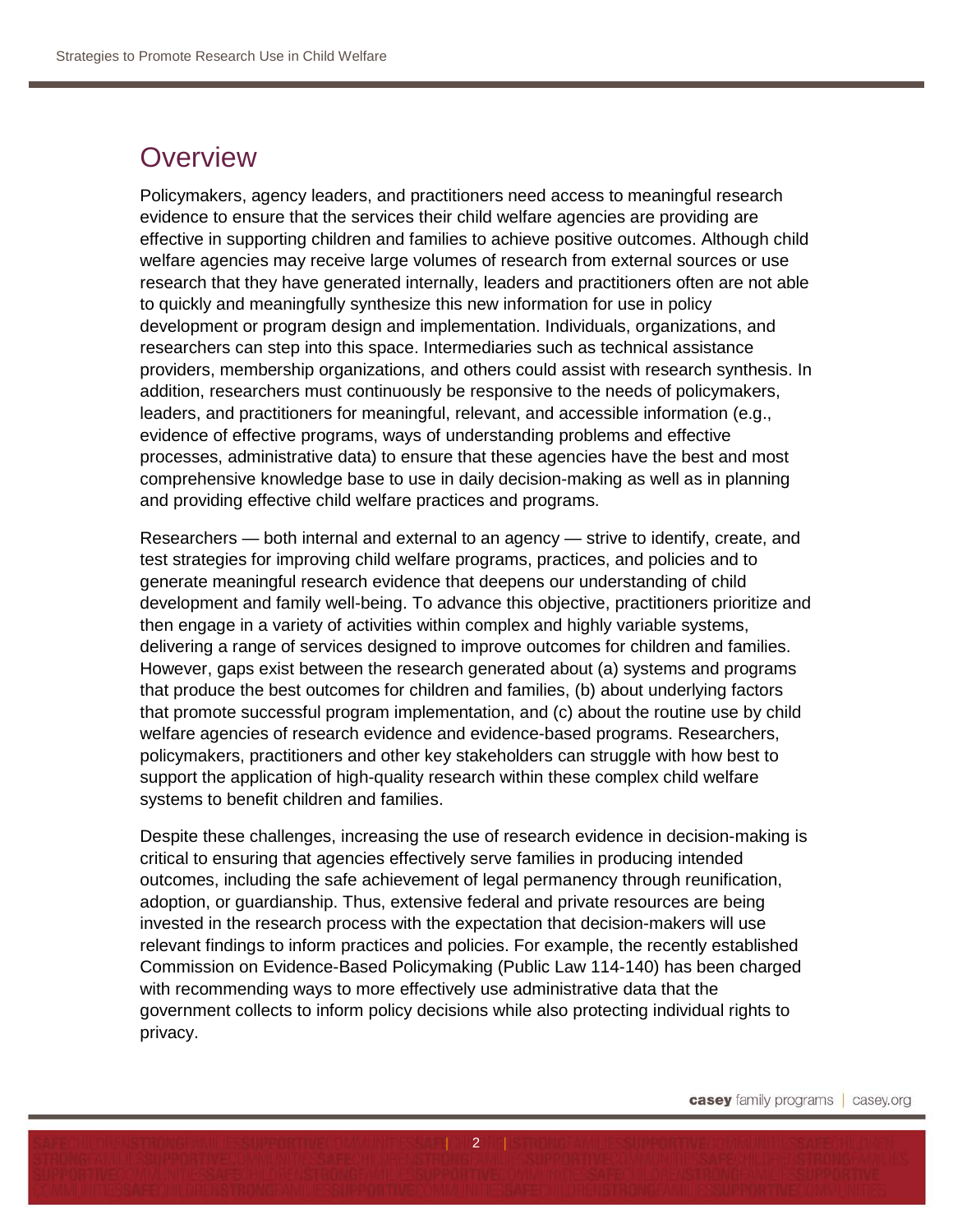The concept of creating and developing strategies to successfully disseminate and implement research-informed innovations is not new. Since the 1960s, many fields have examined research utilization strategies (e.g., Rothman, 1992; Whittaker & Pecora, 1981). Despite important gains in knowledge of such strategies, addressing the gaps between available research evidence and its application remains a timely endeavor, and there is more work to be done (Killos et al., 2017). Research evidence must be continuously applied and interpreted based upon the expectations, values, and interests of its users.

#### Organizational Culture, Climate, and Leadership

To support the use of research, agencies should strive to understand whether their organizational culture, climate, and leadership can provide a foundation for translating research evidence into programs or practices. *Culture* is defined by normative behavioral practices and expectations that characterize the way work is conducted in an organization or group (Glisson, Duke, & Green, 2006; Sorensen, 2002). *Climate* is the psychological impact of the work environment on an individual's well-being (James & James, 1989). Culture and climate are related constructs, but evidence indicates that each uniquely influences our attitudes towards our work environment (Aarons & Sawitzky, 2006). While consideration of culture and climate is critical to successful implementation of research evidence, the relationship can work in the other direction. Strategies can be used to increase use of research evidence, and when strategies work on the ground, they can help begin to change the culture, e.g. perhaps starting in one office and then being implemented throughout the organization.

Organizations effectively engaging in strategies for using research are committed to building leadership and staff competencies in implementing research evidence into practice. They begin by debating such key initial questions as (1) Who are the other important stakeholders, both within and outside the system, with whom research users interact when seeking research-based knowledge? (2) How wide of a net can be cast when assessing potential research use and knowledge engagement? (3) What does effective research use look like at the individual, organizational, and system levels? (Davies & Nutley, 2008). In sum, consideration of organizational culture, climate, and leadership must be addressed as research utilization strategies are adopted.

#### Research Utilization Strategies

This document provides a catalog of strategies drawn from several fields (social work, public health, education) and research traditions (implementation science, utilizationfocused evaluation, social research and development (R&D), and translational research). It is intended to offer strategies, examples of use and impact, and key factors for consideration to help researchers and organizations develop approaches that will

 $| 3 |$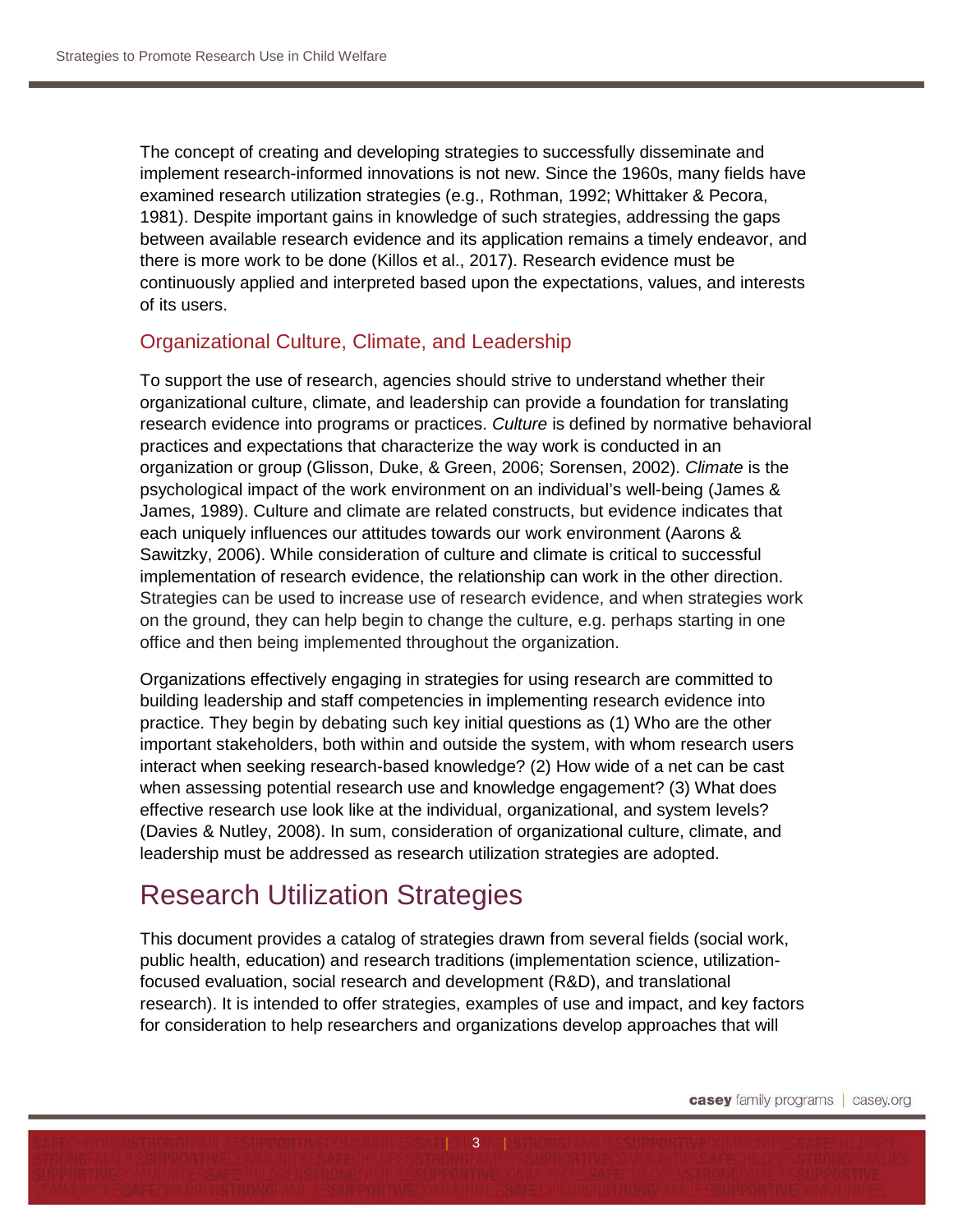improve knowledge-sharing with child welfare professionals and policy-makers in order to best serve children and families.

This set of strategies has been informed by a collaboration with the William T. Grant Foundation and the Chapin Hall Center for Children, with whom we are teaming to (a) identify strategies that can be used to enhance the research that child welfare agencies acquire, and (b) test these strategies at the practice and/or policy level in a number of jurisdictions.

There are several strategies to assist with the effective use of research in practice or policy. One of the challenges of a strategy or set of strategies is using them systematically to develop an effective research implementation and usage approach. Successful use of the strategies requires significant investment by an organization. These strategies are not necessarily linear, nor are they mutually exclusive.

In Appendix A is a catalog of potential research utilization strategies organized by the domains listed in the infographic below. Each strategy includes a definition, an example of use within child welfare, the impact of the strategy where available, and key factors for researchers and organizations to consider.



 $\mathbf{A}$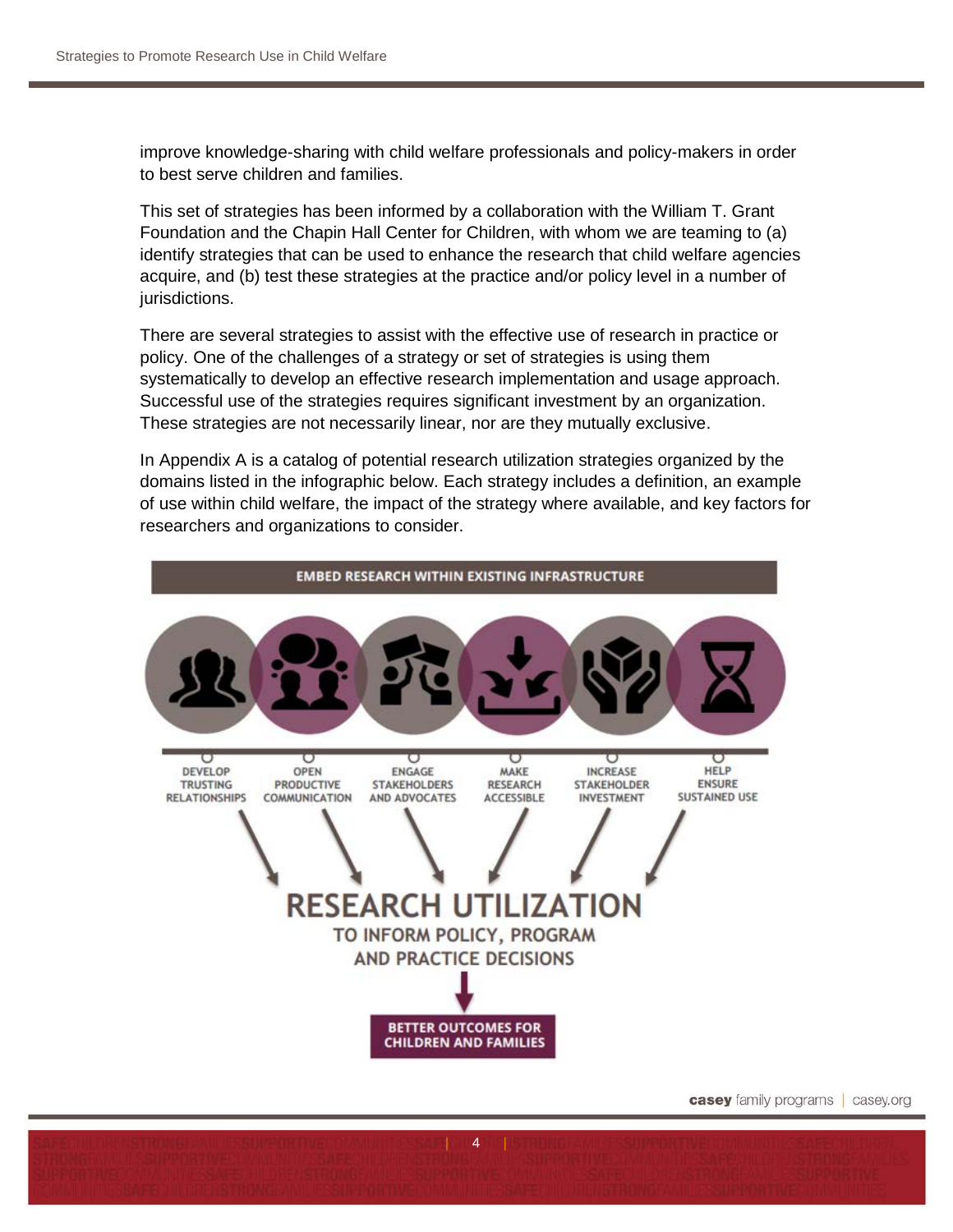## **Conclusion**

Descriptions of the gap between science and practice have long been noted in the literature (e.g., Morrissey et al., 1997). Unfortunately, a divide continues between the research literature and what is practiced in the field. Knowledge sharing is critical to ensuring that child welfare professionals have up-to-date information about clinical interventions and evidence-based practices in order to best serve children and families. But leadership, organizational culture, and adequate resources must also be available and supportive. For example, when an organization's culture supports a commitment to building leadership and staff competencies for effectively engaging in using research evidence and translating it into programs or practices, the organization is primed to adopt meaningful research innovations. Research is most meaningful when child welfare leaders, practitioners, and researchers are able to engage early on, share ownership of research outcomes, and collaboratively build trusting relationships and infrastructure from the inception of a new research project or idea. Child welfare leaders should create regular and routine opportunities within their organizations to discuss the role of research in most effectively moving their mission forward.

Successful innovations that encourage use of research have five components. They are evident to stakeholders, grounded within existing values and practices, simple and easy to use, flexible, and produce observable results (Rogers, 2003). To integrate new practice knowledge, child welfare needs effective ways to extract relevant information from the many sources currently available. Different research utilization strategies – used either alone or in combination – can help support the application of these innovations (both bodies of evidence and packaged programs) by child welfare agencies. While this document provides numerous examples to support strategies that can facilitate using research evidence in child welfare, like all strategies designed for implementing innovative practices, rigorous evaluations of the effectiveness of these strategies are warranted. Ultimately, the research that child welfare agencies acquire, and how effectively they evaluate and use it for clinical decision-making, will influence child and family outcomes and, fundamentally, the actions of child welfare practitioners as they deliver more effective services.

### Glossary of Key Terms

- *Climate:* An individual's interpretation of the psychological impact of the work environment on his or her well-being (James & James, 1989).
- *Culture:* Captures the behavioral expectations and norms that characterize the way work is done in an organization or work unit (Glisson, Duke, & Green, 2006; Sorensen, 2002).
- *Diffusion of innovations:* The process in which a new practice (an innovation) is communicated thorough certain channels over time among the members of a social system (Rogers, 2003).

 $5$  |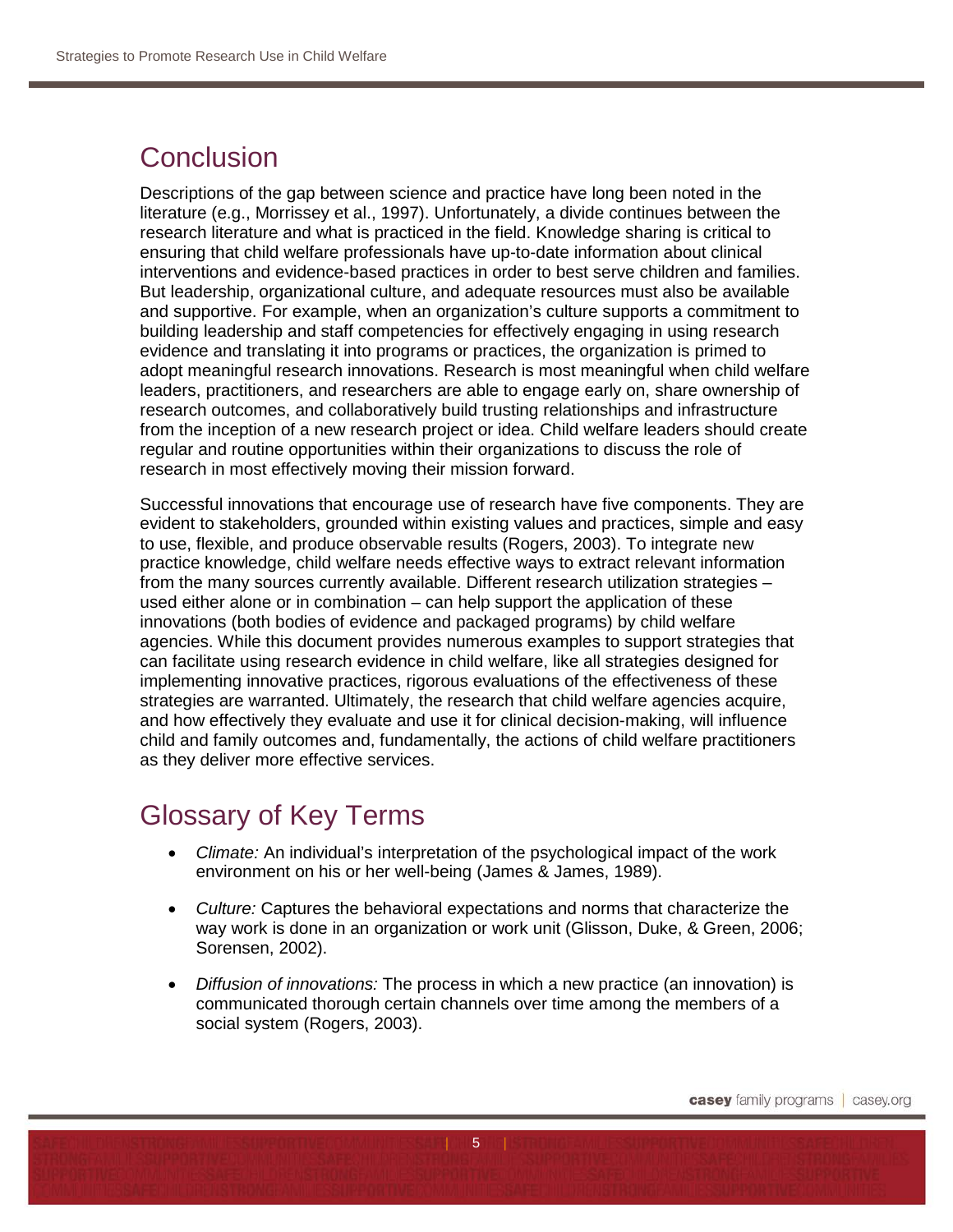- *Intermediaries:* Organizations and/or individuals that can help with identifying, adopting, and implementing evidence-based and best practices; research, evaluation, and quality assurance of new and existing services; education and raising public awareness about evidence-based and best practices; and development of infrastructure, systems, and mechanisms for implementation (A. Metz, personal communication, February 5, 2017). Intermediaries include research institutions, professional organizations, partners, coalitions, networks, peers and constituents. Intermediaries are able to communicate evidence from various sources, sustain interest, and provide resources at various stages of the research or policymaking process (DuMont, 2013).
- *Participatory research:* An approach to research in communities that emphasizes participation and action, collective inquiry and experimentation grounded in the social history of the community or individual. Consequently, the aim of the inquiry and the research questions both develop out of the convergence of two perspectives: those of science *and* of practice (Bergold & Thomas, 2012).
- *Research evidence:* Quantitative or qualitative information derived from applying systematic methods to a predetermined question (DuMont, 2015). This evidence can be generated by child welfare agencies, university researchers, research organizations, think tanks, government agencies, consultants, foundations, communities and others (Wulczyn, 2014). Research studies might identify the nature and extent of a problem, study strategies for improvement, and evaluate whether and how policies and practices work (DuMont, 2015).
- *Research utilization:* The process of accessing, making sense of, synthesizing, disseminating, and applying research-generated knowledge to impact or change existing practices; the process developed to address the problems of using research findings in practice (Rothman, 1992).
- *Social research and development (R&D)*: A systematic process that enables the conversion of scientific principles to particular tools and procedures for dealing with real-world problems (Whittaker & Pecora, 1981).
- *Translational research:* Involves moving knowledge and discovery gained from basic sciences to its application in clinical and community settings (Woolfe, 2008).
- *Utilization-focused evaluation:* An approach based on the principle that an evaluation should be judged on its usefulness to its intended users (Patton, 2008).

 $6$  |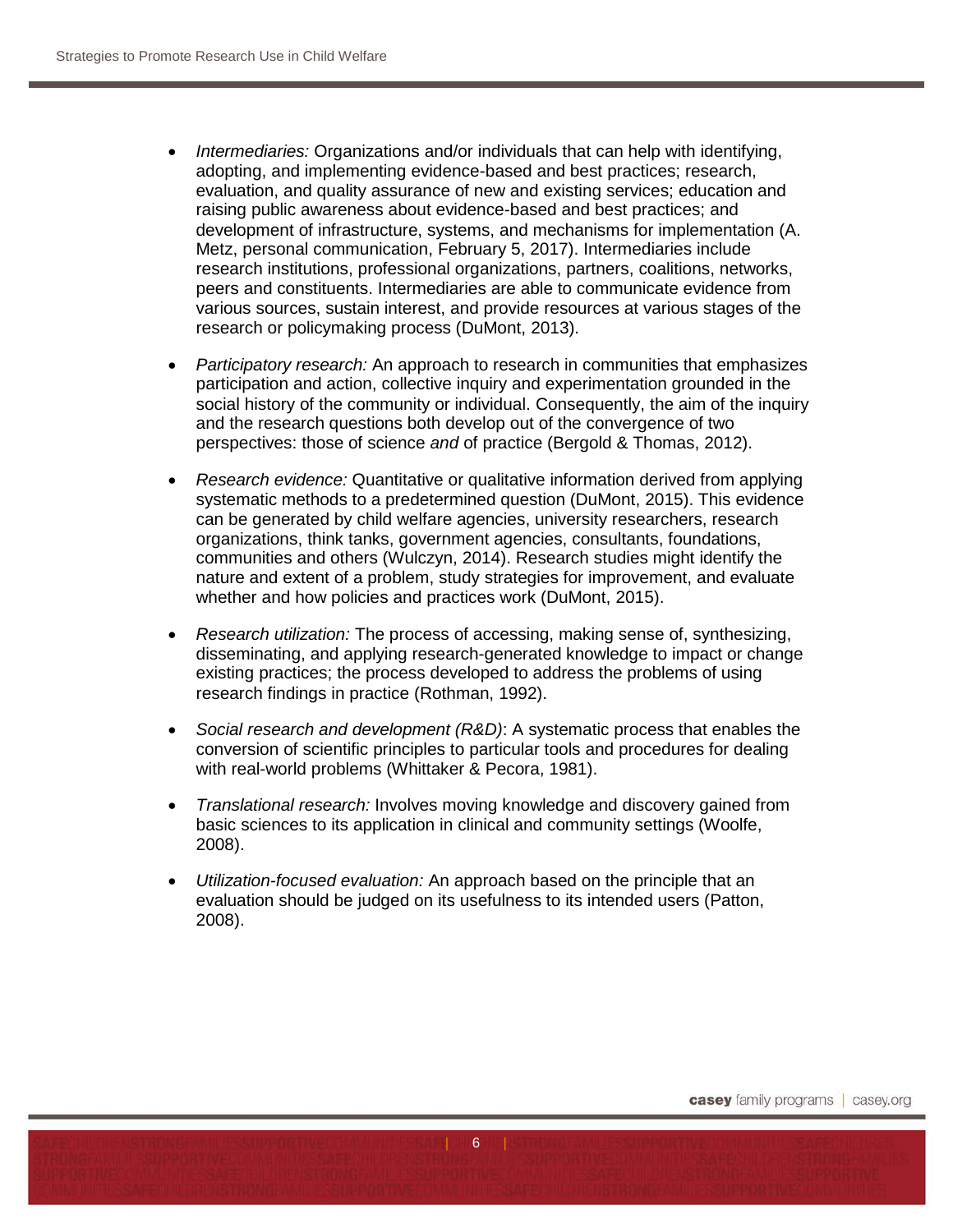#### **References**

- Aarons, G. A., & Palinkas, L. A. (2007). Implementation of evidence-based practice in child welfare: Service provider perspectives. *Administration and Policy in Mental Health, 34*(4), 411-419.
- Aarons, G. A., & Sawitzky, A. (2006). Organizational climate partially mediates the effect of culture on work attitudes and staff turnover in mental health services. *Administrative Policy in Mental Health and Mental Health Service, 33*(3), 289-301.
- Barnes, C. A., Goertz, M. E., & Massell, D. (2014). How state education agencies acquire and use research knowledge for school improvement. In K.S. Finnigan & A.J. Daly (Eds.), *Using research evidence in education: From the schoolhouse door to Capitol Hill (pp. 99-116). Heidelberg,* Germany: Springer.
- Bergold, J., & Thomas, S. (2012). Participatory research methods: A methodological approach in motion [110 paragraphs]. *Forum Qualitative Sozialforschung / Forum: Qualitative Social Research, 13*(1). Art. 30, <http://nbn-resolving.de/urn:nbn:de:0114-fqs1201302>
- Bruns, E. J., Suter, J. S., Force, M. D., & Burchard, J. D. (2005). Adherence to wraparound principles and association with outcomes. *Journal of Child and Family Studies, 14,* 521-534.
- Chen, P. G., Diaz, N., Lucas, G., & Rosenthal, M. S. (2010). Dissemination of results in communitybased participatory research. *American Journal of Preventive Medicine, 39*(4), 372-378.
- Civic Impulse. (2016). H.R. 1831 114th Congress: Evidence-Based Policymaking Commission Act of 2016. Retrieved from https://www.govtrack.us/congress/bills/114/hr1831
- Coburn, C. E., Penuel, W. R., & Geil, K. E. (2013). *Research-practice partnerships: A strategy for leveraging*
- Connecticut Department of Children and Families. (2011, August). *Congregate care rightsizing and redesign: Young children, voluntary placements and a profile of therapeutic group homes*. Retrieved from [http://www.ct.gov/dcf/lib/dcf/latestnews/pdf/cc\\_right\\_](http://www.ct.gov/dcf/lib/dcf/latestnews/pdf/cc_right_) sizing\_report\_\_young\_children\_and\_voluntary\_placements\_8\_4\_11.pdf
- Connecticut Department of Children and Families. (2014, October). *Transformation of Connecticut's child welfare system.* Retrieved from [http://www.ct.gov/dcf/lib/dcf/regions/region\\_3/ppt/can\\_childrens\\_sector\\_meeting\\_\(10-14-](http://www.ct.gov/dcf/lib/dcf/regions/region_3/ppt/can_childrens_sector_meeting_(10-14-14)_region_3_additions_11-4-14_final.ppt) [14\)\\_region\\_3\\_additions\\_11-4-14\\_final.ppt](http://www.ct.gov/dcf/lib/dcf/regions/region_3/ppt/can_childrens_sector_meeting_(10-14-14)_region_3_additions_11-4-14_final.ppt)
- Curry, D., McCarragher, T., & Dellmann-Jenkins, M. (2005). Training, transfer, and turnover: Exploring the relationship among transfer of learning factors and staff retention in child welfare. *Children and Youth Services Review, 27*(8), 931-948.
- Daly, A. J., & Finnigan, K. S. (2009). *Understanding social network structure in schools under corrective action: A longitudinal comparative analysis of research definition use and diffusion in urban districts*. William T. Grant Foundation. Retrieved from [http://wtgrantfoundation.org/browsegrants#/grant/10174](http://wtgrantfoundation.org/browsegrants%23/%26text%3Dbayer)
- Davies, H., & Nutley, S. (2008). *Learning more about how research-based knowledge gets used: Guidance in the development of new empirical research.* New York, NY: William T. Grant Foundation.

 $\overline{7}$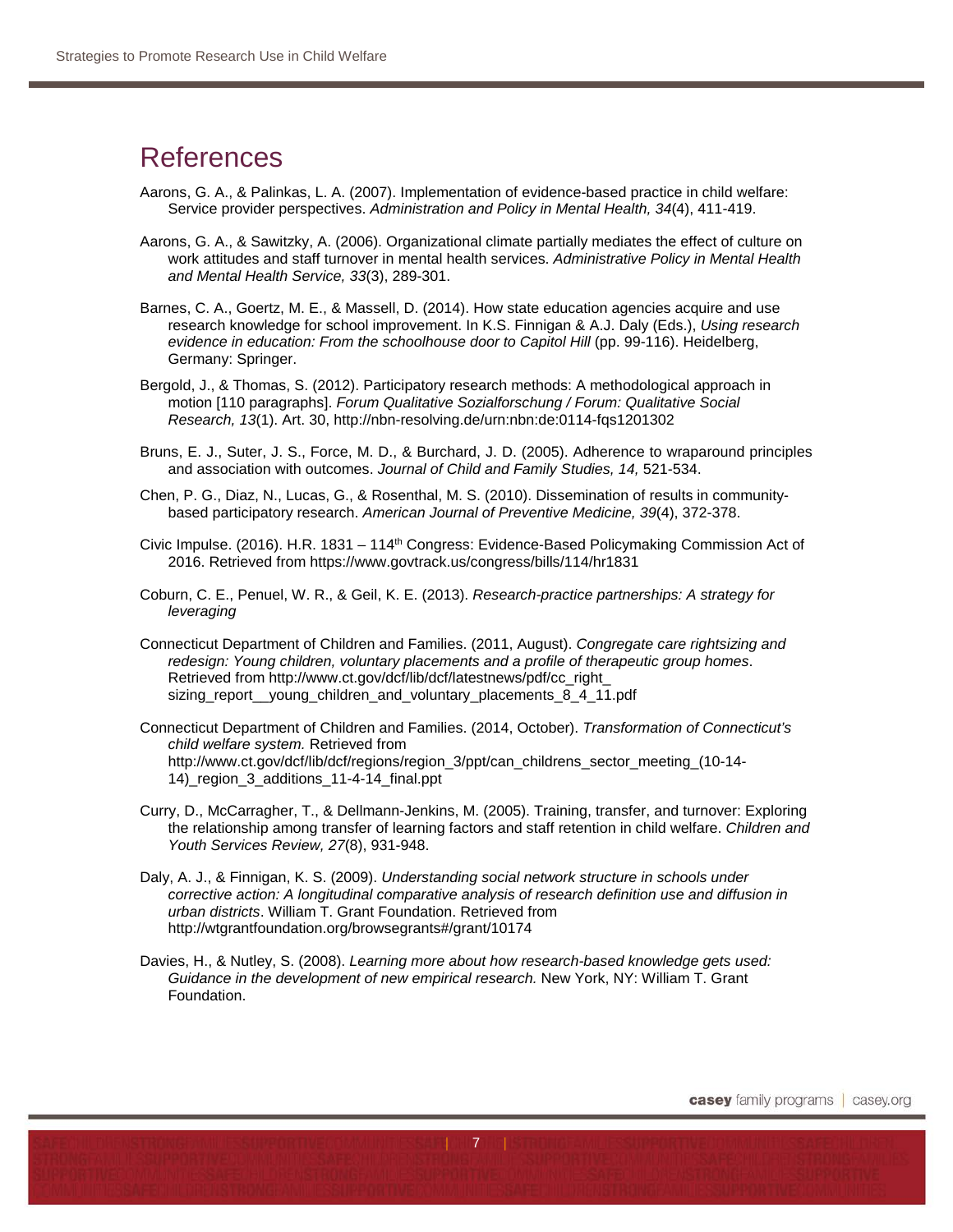- Duggan, A., McFarlane, E., Windham, A., Rohde, C., Salkever, D., Fuddy, L…. Calvin, C. J. (1999). Evaluation of Hawaii's Healthy Start program. *Home Visiting: Recent Program Evaluations*, *9*(1), 66- 90.
- DuMont, K. (2015). *Leveraging knowledge: Taking stock of the William T. Grant Foundation's use of research evidence grants portfolio* (pp. 22–35). New York, NY: William T. Grant Foundation.
- DuMont, K. (2013). *Realizing the potential of research in child* welfare. New York, NY: William T. Grant Foundation.
- Fixsen, D. L., Blasé, K. A., Naoom, S. F., & Duda, M. A. (2015). *Implementation drivers: Assessing best practices.* Chapel Hill, NC: University of North Carolina Chapel Hill, Frank Porter Graham Child Development Institute.
- Franks, R. P. (2010). Role of the intermediary organization in promoting and disseminating mental health best practices for children and youth: The Connecticut Center for Effective Practice. *Emotional & Behavioral Disorders in Youth, 10*(4), 87-93.
- Glisson, C., Duke, D., & Green, P. (2006). The effects of the ARC organizational intervention on caseworker turnover, climate, and culture in children's service systems. *Child Abuse & Neglect, 30*, 855-880.
- Greenhalgh, T., Robert, G., Mcfarlane, F., Bate, P., & Kyriakidou, O. (2004). Diffusion of innovations in service organizations: Systematic review and recommendations. *Milbank Quarterly, 82*(4), 581- 629.
- Hargreaves, M. B., Verbitsky-Savitz, N., Coffee-Borden, B., Perreras, L., Pecora, P. J., Roller-White, C., … Adams, K. (2016, June). *Advancing the measurement of collective community capacity to address adverse childhood experiences and resilience*. Gaithersburg, MD: Community Science. Retrieved from http://www.appi-wa.org/wp-content/uploads/2016/07/APPI-White-Paper.pdf
- Hawkins, J. D., Oesterle, S., Brown, E. C., Abbott, R. D., & Catalano, R. F. (2014). Youth problem behaviors 8 years after implementing the Communities That Care prevention system: A community randomized trial. *JAMA Pediatrics, 168*(2), 122-129.
- Hopkins, R. M., Regehr, G., & Pratt, D. D. (2016). A framework for negotiating positionality in phenomenological research. *Medical Teacher, 39*(1), 20-25. doi: 10.1080/0142159x.2017.1245854
- James, L., & James, L. (1989). Integrating work environment perceptions: Explorations into the measurement of meaning. *Journal of Applied Psychology, 74*, 739-751.
- Johnson, M. A., Wells, S. J., & Testa, M. F. (2003). Illinois's child welfare research agenda: An approach to building consensus for practice-based research. *Child Welfare, 82*(1), 53-76.
- Killos, L. F., White, C. R., Pecora, P. J., Maher, E., O'Brien, K., Danielson, D., … Anderson, C. (2017). Strategies to improve the use and usefulness of research in child welfare. *Child Welfare, 94*(2), 33-56.
- Landsverk, J., Garland, A., Rolls Reutz, J., & Davis, I. (2010). Bridging science and practice in child welfare and children's mental health service systems through a two-decade research venter trajectory. *Journal of Social Work, 11*(1), 80-98. doi: 10.1177/1468017310381816
- Lambert, D., & Atkins, J. (2015). *New Jersey's Manage by Data Program: Challenging culture and capacity to improve outcomes*. Washington, DC: IBM Center for the Business of Government.

 $\overline{8}$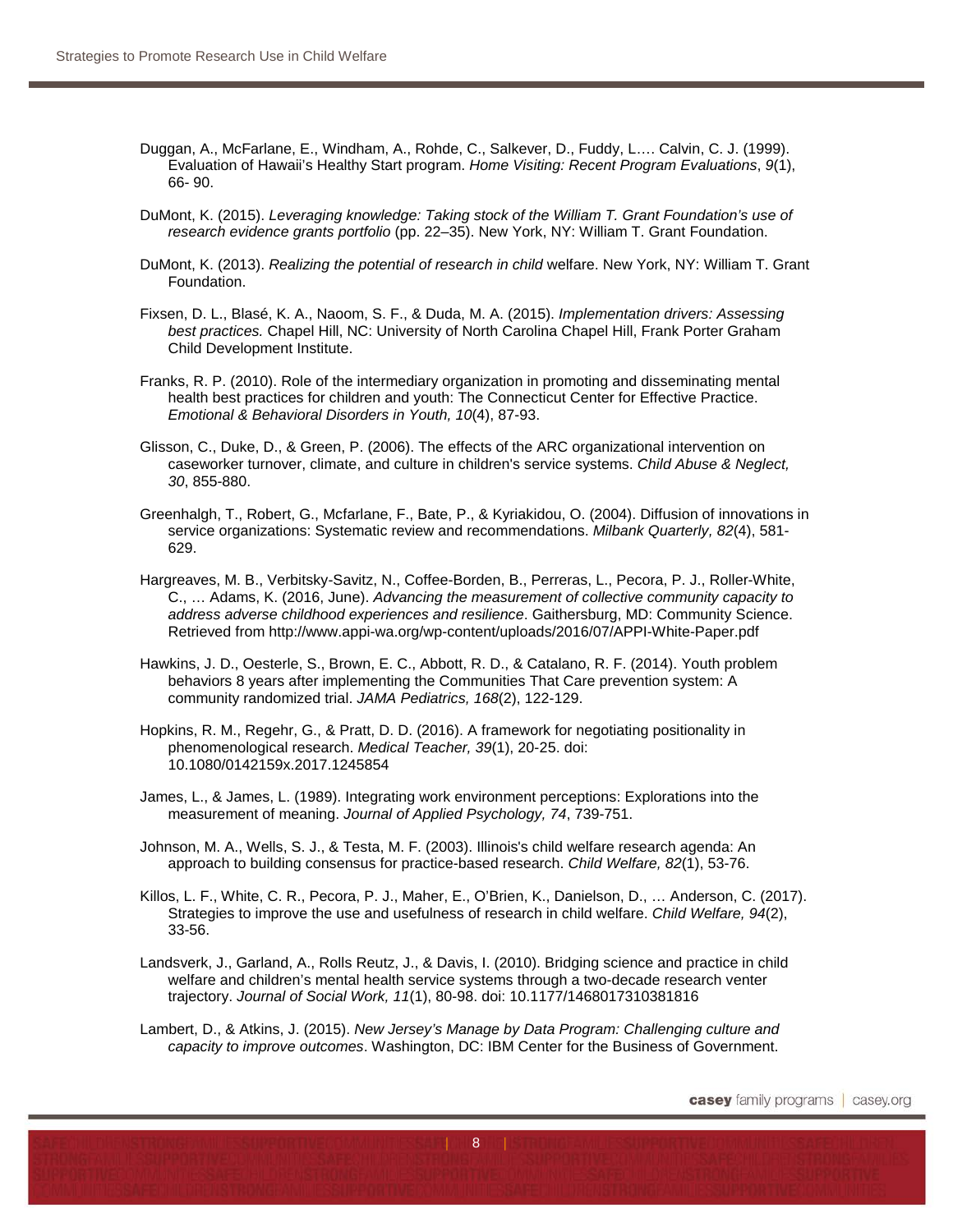- Lang, J., Campbell, K., Shanley, P., Crusto, C. A., & Connell, C. M. (2016). Building capacity for trauma-informed care in the child welfare system: Initial results of a statewide implementation. *Child Maltreatment, 21*(2), 113-124.
- Maciolek, S. (2015, June). *Use of research evidence: Social services portfolio.* A William T. Grant Foundation White Paper. Retrieved from http://wtgrantfoundation.org/resource/use-of-researchevidence-social-services-portfolio
- Metz, A. (2015). *Implementation brief: The potential of co-creation in implementation science.* National Implementation Research Network. Retrieved from http://nirn.fpg.unc.edu/sites/nirn.fpg.unc.edu/files/resources/NIRN-Metz-ImplementationBreif-CoCreation.pdf
- Morrissey, E., Wandersman, A., Seybolt, D., Nation, M., Crusto, C., & Davino, K. (1997). Toward a framework for bridging the gap between science and practice in prevention: A focus on evaluator and practitioner perspectives. *Evaluation and Program Planning, 20*, 367-377.
- National Child Traumatic Stress Network. (n.d.). *Resources for parents and caregivers: Parents can help.* Retrieved from http://www.nctsn.org/resources/audiences/parents-caregivers
- National Implementation Research Network. (2015). *Implementation science defined*. Retrieved from http://nirn.fpg.unc.edu/learn-implementation/implementation-science-defined
- Nicholas, G. (2016, October). Problem framing and co-creation*. Integration and Implementation Insights*. Retrieved from https://i2insights.org/2016/10/27/problem-framing-and-co-creation/#more-4533
- Palinkas, L. A., Short, C., & Wong, M. (2015, August). *Research-practice-policy partnerships for*  implementation of evidence-based practices in child welfare and child mental health. New York, NY: William T. Grant Foundation. Retrieved from http://blog.wtgrantfoundation.org/post/125440468772/new-report-partnerships-and-evidencebased
- Palinkas, L. A., & Soydan, H. (2012) *Evidence-based practice in social work: Development of a new professional culture.* London, UK: Routledge.
- Palinkas, L. A., Holloway, I. W., Rice, E., Fuentes, D., Wu, Q., & Chamberlain, P. (2011). Social networks and implementation of evidence-based practices in public youth-serving systems: A mixed methods study. *Implementation Science*, *6*,113.
- Parker, R. G., (1996, December). Empowerment, community mobilization and social change in the face of HIV/AIDS. *AIDS, 10*(30), *S27-31.*
- Patton, M. Q. (2008). *Utilization-focused evaluation* (4<sup>th</sup> ed.). Thousand Oaks, CA: Sage.
- Pecora, P. J., Kessler, R. C., Williams, J., Downs, A. C., English, D. J., & White, J., & O'Brien, K. (2010). *What works in family foster care? Key components of success from the Northwest Foster Care Alumni Study.* New York, NY: Oxford University Press.
- Rauktis, M., McCarthy, S., Krackhardt, D., & Cahalane, H. (2010). Innovation in child welfare: The adoption and implementation of Family Group Decision-making in Pennsylvania*. Children and Youth Services Review, 32*(5), 732-739.

 $| 9 \rangle$ 

Rogers, E. (2003). *Diffusion of Innovation* (5<sup>th</sup> ed.). New York, NY: The Free Press.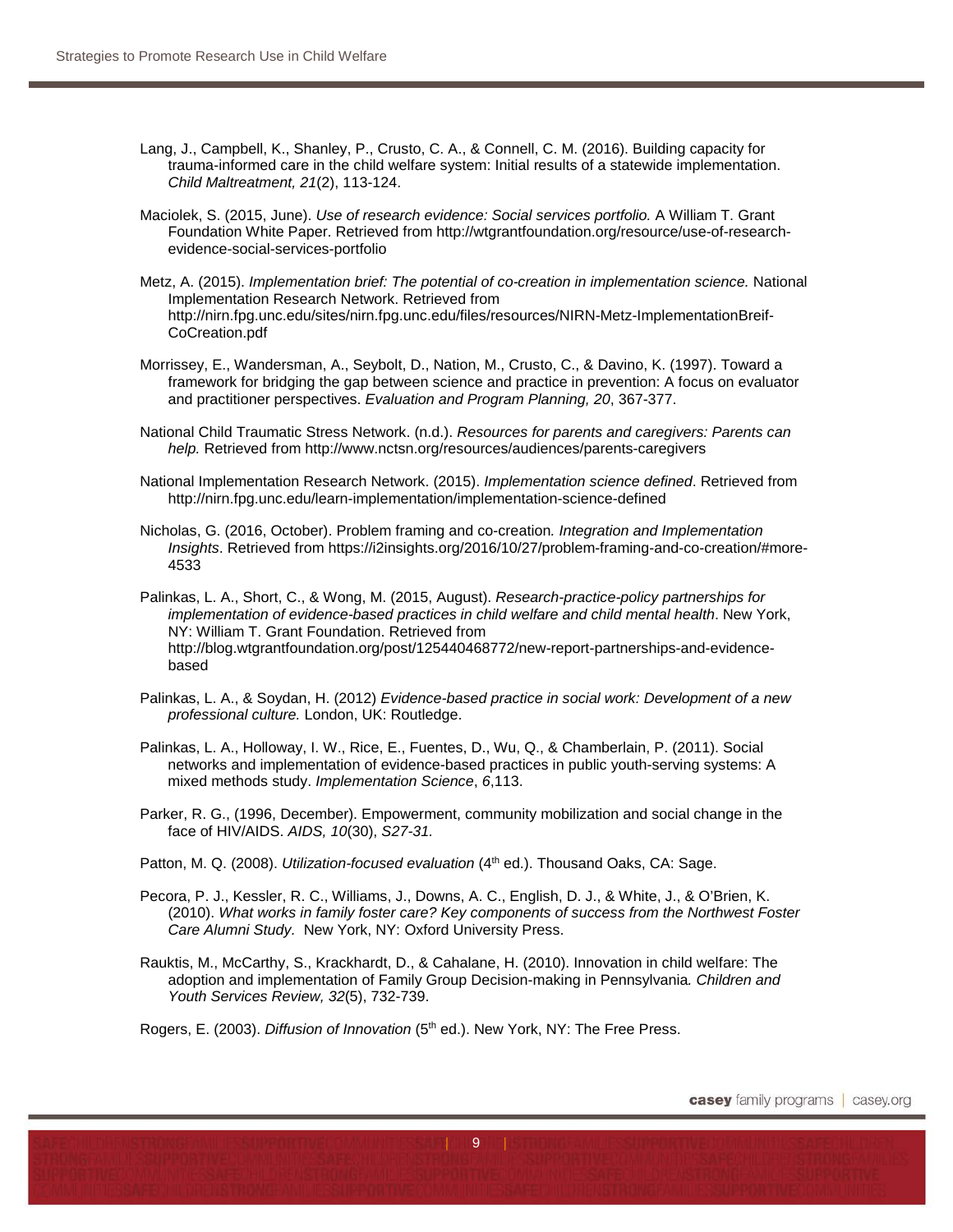- Rosen, A., &, Proctor, E. (2003). Practice guidelines and the challenge of effective practice. In A. Rosen & E. Proctor (Eds.). *Developing practice guidelines for social work intervention*. New York: Columbia University Press.
- Rothman, J. (1992). Creating tools for intervention: The convergence of research methodologies. In A.J. Grasson & I. Epstein (Eds.), *Research utilization in the social services* (pp.51- 69). New York, NY: Haworth.
- Sorensen, J. (2002). The strength of corporate culture and the reliability of firm performance. *Administrative Science Quarterly, 47*, 377-401.
- Start, D., & Hovland, I. (2004, September). Tools for policy impact: A handbook for researchers. London, UK: Overseas Development Institute. Retrieved from https://www.odi.org/publications/ 156-tools-policy-impact-handbook-researchers
- Trocmé, N., Roy, C., & Esposito, T. (2016). Building research capacity in child welfare in Canada. *Child and Adolescent Psychiatry and Mental Health, 10*(16). Published online June 14, 2016.
- Valente, T. W., Hoffman, B. R., Rin-Olson, A., Lichtman, K., & Johnson, C. A. (2003). The effects of a social network method for group assignment strategies on peer-led tobacco prevention programs in schools. *American Journal of Public Health, 93*, 1837-1843.
- Valente, T. W., Chou, C. P., & Pentz, M. A. (2007). Community coalitions as a system: Effects of network change and adoption of evidence-based substance abuse prevention. *American Journal of Public Health, 97*, 880-886.
- Verbitsky-Savitz, N., Hargreaves, M., Penoyer, S., Morales, N., Coffee-Borden, B. & Whitesell. E. (2016, July). *Preventing and mitigating the effects of ACEs by building community capacity and resilience: The APPI cross-site evaluation findings*. Washington, DC: Mathematica Policy Research. Retrieved from https://www.mathematica-mpr.com/our-publications-andfindings/publications/final-report-preventing-and-mitigating-the-effects-of-aces-by-buildingcommunity-capacity
- Washington State Children's Administration Executive Staff. (2015, January). *Report to the Legislature: Racial disproportionality and disparity in Washington state*. Retrieved from https://www.dshs.wa.gov/sites/default/files/CA/acw/documents/LegRacialDispro01-2015.pdf
- Washington State Institute for Public Policy. (2006, February*). Intensive Family Preservation Programs: Program fidelity influences effectiveness – revised*. Retrieved from http://www.wsipp.wa.gov/ReportFile/938
- Waltz, J., Addis, M., Koerner, K., & Jacobson, N. S. (1993). Testing the integrity of a psychotherapy protocol: Assessing therapist adherence and competence. *Journal of Consulting and Clinical Psychology, 61*, 620-630.
- Whittaker, J. K., & Pecora, P. J. (1981). The social "R&D" paradigm in child and youth services: Building knowledge convivially. *Children and Youth Services Review, 3*, 305-317.

Woolf, S. H. (2008). The meaning of translational research and why it matters. *JAMA, 222*(2), 211-213.

Wulczyn, F. (2014, December). *Users of research evidence: What are we learning from the research?* Paper presented at the Roundtable on Identifying Strategies to Improve the Use and Usefulness of Research in Child Welfare, Chicago, IL.

10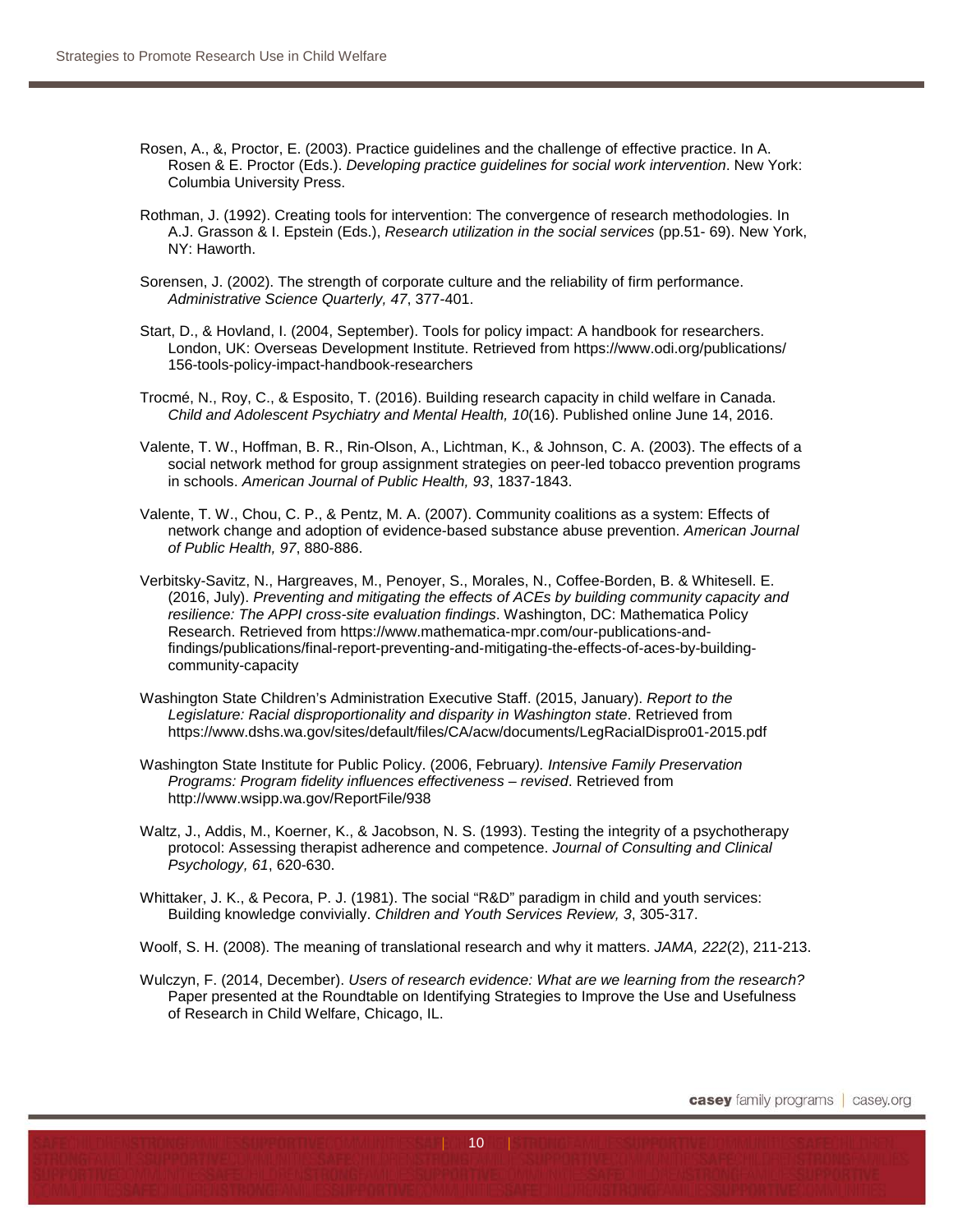# Appendix A: Catalog of Research Utilization (RU) Strategies

| <b>RU Strategy</b>             | <b>Definition</b>                                                                                                                                                                                         | <b>Example of Use and Impact</b>                                                                                                                                                                                                                                                                                                                                                                                                                                                                                                                                                                                                                   | Key Factors to Consider                                                                                                                                                                                                                                                                                                                                                                                         |
|--------------------------------|-----------------------------------------------------------------------------------------------------------------------------------------------------------------------------------------------------------|----------------------------------------------------------------------------------------------------------------------------------------------------------------------------------------------------------------------------------------------------------------------------------------------------------------------------------------------------------------------------------------------------------------------------------------------------------------------------------------------------------------------------------------------------------------------------------------------------------------------------------------------------|-----------------------------------------------------------------------------------------------------------------------------------------------------------------------------------------------------------------------------------------------------------------------------------------------------------------------------------------------------------------------------------------------------------------|
| Develop trusting relationships |                                                                                                                                                                                                           |                                                                                                                                                                                                                                                                                                                                                                                                                                                                                                                                                                                                                                                    |                                                                                                                                                                                                                                                                                                                                                                                                                 |
| Connect to<br>intermediaries   | Intermediaries are<br>organizations<br>and/or individuals<br>that can help with<br>identifying,<br>adopting, and<br>implementing<br>evidence-based<br>and best practices;<br>research,<br>evaluation, and | • KIDS COUNT is a group of state-based child advocacy and<br>research organizations supported by the Annie E. Casey<br>Foundation that use data to advocate for policies and practices<br>that support children and families on issues including child<br>welfare, juvenile justice, and economic opportunity. For example,<br>Voices for Children in Nebraska used research on the<br>ineffectiveness of youth confinement in the juvenile justice system<br>to secure more than \$14 million for alternative placement options<br>for youth (see http://www.aecf.org/work/kids-count/kids-count-<br>network/ and http://voicesforchildren.com/). | • Identifying and cultivating the right<br>relationship (and establishing trust in<br>each other's work) may mean connecting<br>with a potential research partner or<br>organization long before agencies have<br>identified a specific research need. This<br>ongoing relationship helps to establish<br>research as part of the process instead of<br>being brought in after key decisions have<br>been made. |
|                                | quality assurance<br>of new and existing<br>services; education<br>and raising public<br>awareness about                                                                                                  |                                                                                                                                                                                                                                                                                                                                                                                                                                                                                                                                                                                                                                                    | • The intermediary relationship allows for<br>greater access to program information<br>and greater understanding of research<br>evidence.                                                                                                                                                                                                                                                                       |
|                                | evidence-based<br>and best practices;<br>and development of<br>infrastructure,<br>systems, and                                                                                                            |                                                                                                                                                                                                                                                                                                                                                                                                                                                                                                                                                                                                                                                    | • Intermediaries are able to communicate<br>evidence from various sources, sustain<br>interest, and provide resources at various<br>stages of the research or policymaking<br>process (DuMont, 2013).                                                                                                                                                                                                           |
|                                | mechanisms for<br>implementation (A.<br>Metz, personal<br>communication,<br>February 5,<br>2017). Intermediari<br>es include research<br>institutions,                                                    |                                                                                                                                                                                                                                                                                                                                                                                                                                                                                                                                                                                                                                                    | • The Connecticut Center for Effective<br>Practices outlines seven characteristics<br>of effective intermediaries including:<br>• consultation activities,<br>• best practice model development,<br>• purveyor of EBPs,                                                                                                                                                                                         |

| 11 | 11 | 11 | 13 | 13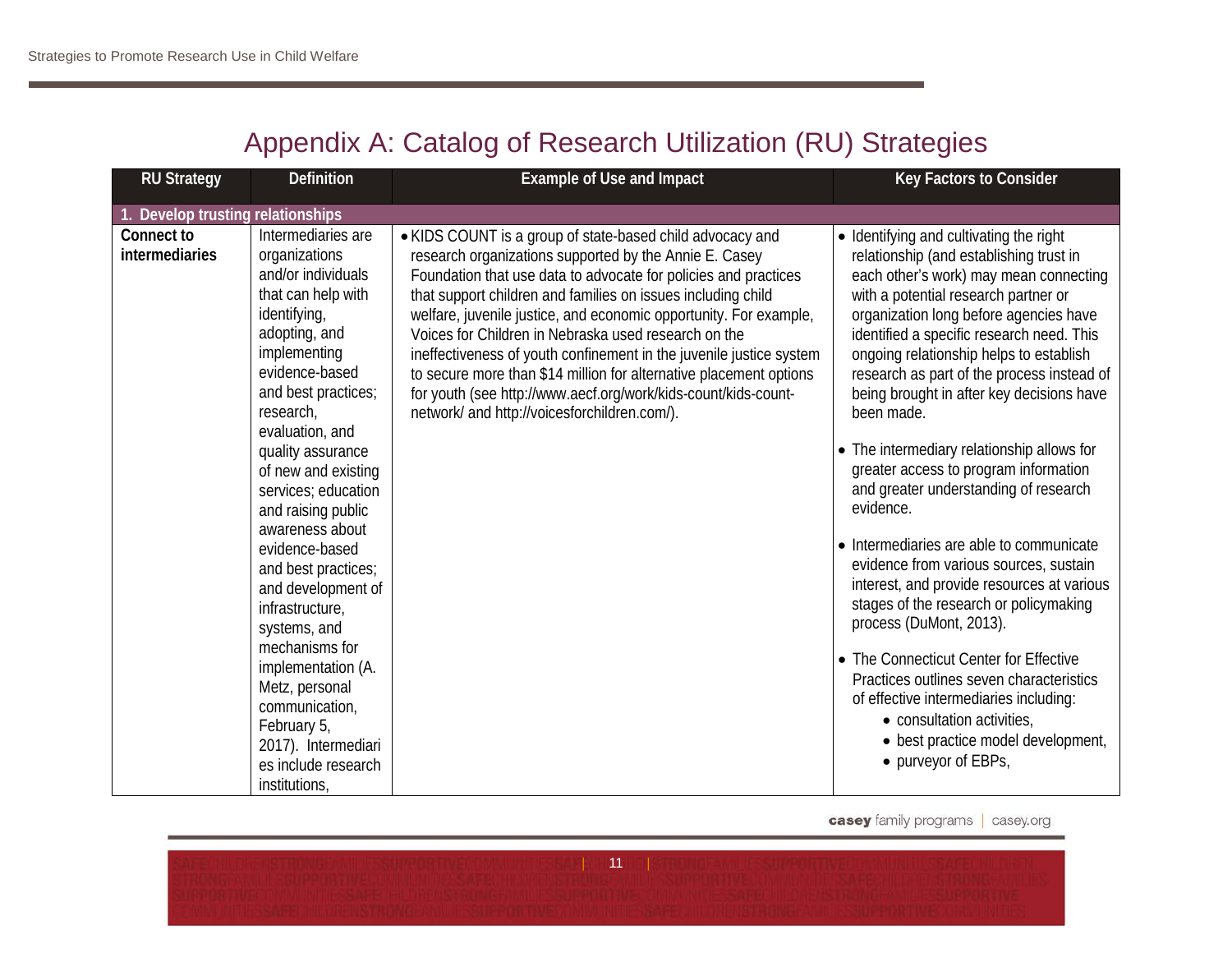| <b>RU Strategy</b>                                   | <b>Definition</b>                                                                                                                                                                                                                                                         | <b>Example of Use and Impact</b>                                                                                                                                                                                                                                                                                                                                                                                                                                                                                                                                                                                                                                                                                                                                                                                                                                                                | Key Factors to Consider                                                                                                                                                                                                                                                                                                                                                                                                                                                                                                                                                                                                                                                                                                                                                                                                                          |
|------------------------------------------------------|---------------------------------------------------------------------------------------------------------------------------------------------------------------------------------------------------------------------------------------------------------------------------|-------------------------------------------------------------------------------------------------------------------------------------------------------------------------------------------------------------------------------------------------------------------------------------------------------------------------------------------------------------------------------------------------------------------------------------------------------------------------------------------------------------------------------------------------------------------------------------------------------------------------------------------------------------------------------------------------------------------------------------------------------------------------------------------------------------------------------------------------------------------------------------------------|--------------------------------------------------------------------------------------------------------------------------------------------------------------------------------------------------------------------------------------------------------------------------------------------------------------------------------------------------------------------------------------------------------------------------------------------------------------------------------------------------------------------------------------------------------------------------------------------------------------------------------------------------------------------------------------------------------------------------------------------------------------------------------------------------------------------------------------------------|
|                                                      | professional<br>organizations,<br>partners, coalitions,<br>networks, peers,<br>and constituents.                                                                                                                                                                          |                                                                                                                                                                                                                                                                                                                                                                                                                                                                                                                                                                                                                                                                                                                                                                                                                                                                                                 | • quality assurance and<br>improvement,<br>• outcome evaluation and research,<br>• training, public awareness and<br>education, and<br>• policy and systems development<br>(Franks, 2010).                                                                                                                                                                                                                                                                                                                                                                                                                                                                                                                                                                                                                                                       |
| Establish<br>mutually<br>beneficial<br>relationships | <b>Building</b><br>relationships that<br>are a "two-way<br>street," in which<br>researchers, child<br>welfare leaders,<br>administrators, and<br>practitioners all<br>receive timely<br>feedback, useful<br>materials, and<br>responses to critical<br>information needs. | • The John W. Gardner Center for Youth and Their Communities<br>(JGC) at Stanford University maintains long-standing partnerships<br>between researchers and community organizations with the goal<br>of improving the lives of youth by conducting research, developing<br>leadership, and effecting change. A governing principle of the<br>partnership is that research questions must be agreed upon by the<br>partners; this results in intensive collaboration at the beginning<br>and end of each study. Alliance members engage in the process<br>of making meaning of their data and work together to determine<br>questions to pursue in future research efforts (Coburn, Penuel, &<br>Geil, 2013). This type of ongoing relationship is the biggest<br>predictor of being able to improve service delivery to meet overall<br>goals (Landsverk et al., 2010; Palinkas et al., 2011). | • Long-term relationships usually endure<br>for several projects and/or follow-up<br>discussions.<br>• Common elements of successful<br>research-practice partnerships include<br>honesty and trustworthiness, willingness<br>to learn, sensitivity, and flexibility<br>(Palinkas et al., 2015).<br>• Combatting the common perception that<br>working with researchers creates<br>additional work, delays, and problems.<br>• Researchers should return study results<br>and conclusions to practitioners and the<br>field in a timely and useful way. The input<br>of practitioners should shape design<br>elements and final interpretation of study<br>results (Patton, 2008).<br>• University researchers could be<br>incentivized to collaborate in applied<br>settings. For example, some universities<br>are moving to recognize faculty |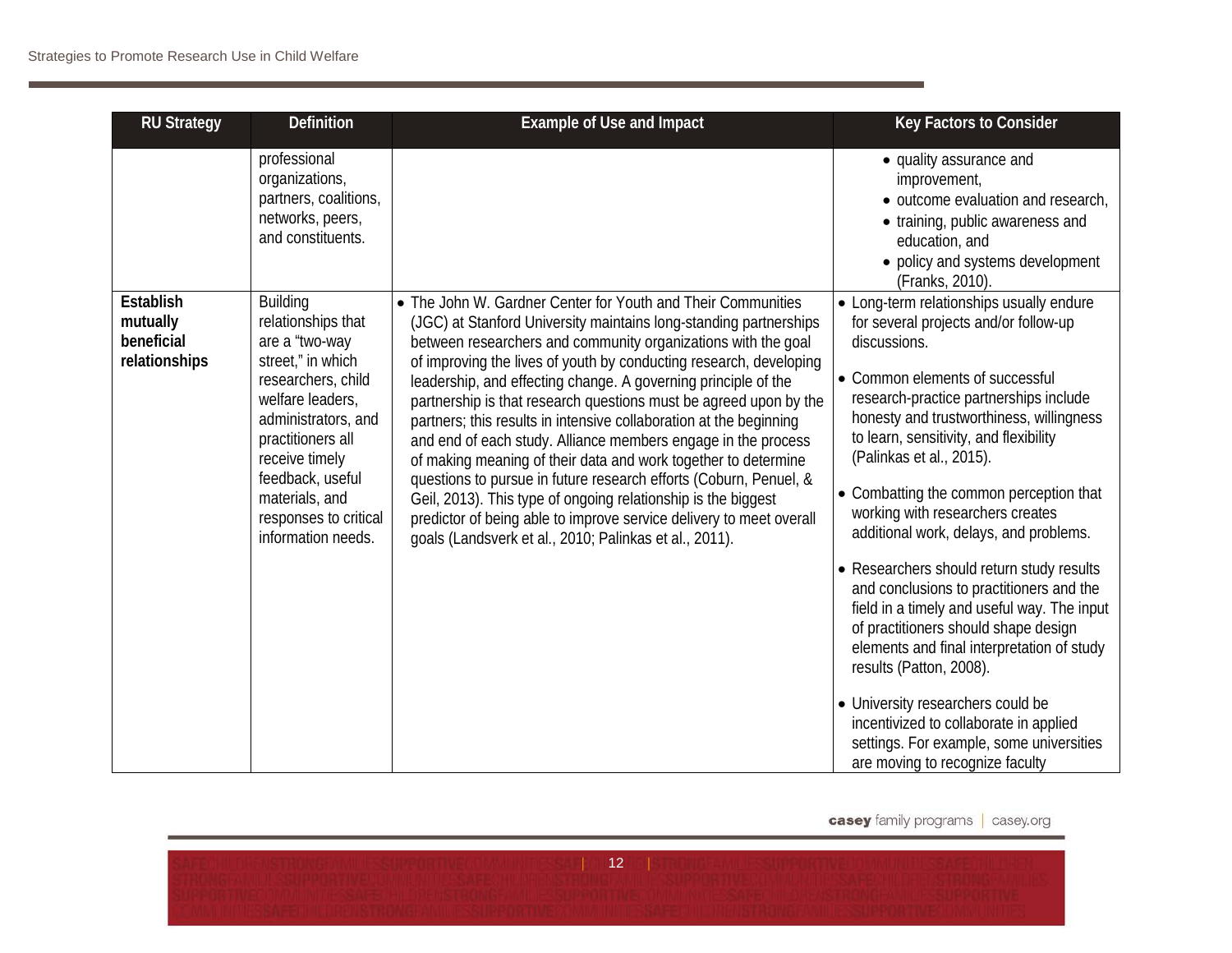| <b>RU Strategy</b>                                                                            | <b>Definition</b>                                                                                                                                                                                                   | <b>Example of Use and Impact</b>                                                                                                                                                                                                                                                                                                                                                                                                                                                                                                                                                                                                                                                                                          | Key Factors to Consider                                                                                                                                                                                                                                                                                                                                                                                                                                                                                                                                                                                                                            |
|-----------------------------------------------------------------------------------------------|---------------------------------------------------------------------------------------------------------------------------------------------------------------------------------------------------------------------|---------------------------------------------------------------------------------------------------------------------------------------------------------------------------------------------------------------------------------------------------------------------------------------------------------------------------------------------------------------------------------------------------------------------------------------------------------------------------------------------------------------------------------------------------------------------------------------------------------------------------------------------------------------------------------------------------------------------------|----------------------------------------------------------------------------------------------------------------------------------------------------------------------------------------------------------------------------------------------------------------------------------------------------------------------------------------------------------------------------------------------------------------------------------------------------------------------------------------------------------------------------------------------------------------------------------------------------------------------------------------------------|
|                                                                                               |                                                                                                                                                                                                                     |                                                                                                                                                                                                                                                                                                                                                                                                                                                                                                                                                                                                                                                                                                                           | involvement in community service in<br>tenure decisions.                                                                                                                                                                                                                                                                                                                                                                                                                                                                                                                                                                                           |
|                                                                                               | 2. Open and productive communication                                                                                                                                                                                |                                                                                                                                                                                                                                                                                                                                                                                                                                                                                                                                                                                                                                                                                                                           |                                                                                                                                                                                                                                                                                                                                                                                                                                                                                                                                                                                                                                                    |
| Exchange ideas                                                                                | The ability of staff -<br>direct service<br>providers,<br>leadership,<br>consultants, service<br>beneficiaries (when<br>applicable), and<br>researchers - to<br>interact and<br>exchange<br>knowledge and<br>ideas. | • Johns Hopkins University, the Hawaii Medial Association, and the<br>Hawaii Department of Health established a relationship based<br>upon the exchange of ideas with the National Committee to<br>Prevent Child Abuse (NCPCA) to evaluate the Hawaii Healthy<br>Start Pilot Program (HSP). The evaluation studies a scaled-up<br>home visiting model for new mothers. Evaluation outcomes are<br>quickly returned to all stakeholders to examine program efficacy,<br>shape HSP, and expand the program to multiple sites.<br>Researchers benefit from content knowledge and from being early<br>evaluators in the area of paraprofessional home visitation to<br>prevent child abuse and neglect (Duggan et al., 1999). | • Exchange of knowledge and ideas often<br>occurs most frequently during the early<br>stages of the research partnership.<br>Relatively less interaction may occur as<br>data collection and analysis proceeds.<br>However, the exchange of ideas should<br>return near the end of the process, as<br>researchers discuss results with partners<br>to ensure that the initial findings are valid<br>and interpreted meaningfully and<br>accurately.<br>• Organizational capacity and culture play<br>a role in staff's interest and willingness to<br>exchange knowledge and ideas (S.<br>Maciolek, personal communication,<br>February 12, 2017). |
| Create<br>opportunities for<br>joint problem<br>framing and<br>review of relevant<br>research | An active,<br>collaborative<br>process involving<br>decision-making<br>that brings together<br>diverse<br>perspectives to<br>create a shared<br>research question<br>and the<br>development of                      | • Illinois' child welfare community, through a university-community<br>partnership, conducted interviews with members of the child<br>welfare community to create a shared understanding of priorities.<br>Through those discussions, they developed a consensual,<br>functional, and dynamic child welfare research agenda for the<br>state of Illinois (Johnson et al., 2003). Having consensus about the<br>research agenda allowed researchers to respond to the needs of<br>the state's child welfare community.                                                                                                                                                                                                     | • Key question: How is joint problem<br>framing created and sustained?<br>• Each person brings his or her own<br>expertise and experience; thus, differing<br>frames are inevitable. Methods and<br>processes to support problem framing in<br>turn need to manage the coming together<br>of people with different perspectives<br>(Nicholas, 2016).                                                                                                                                                                                                                                                                                               |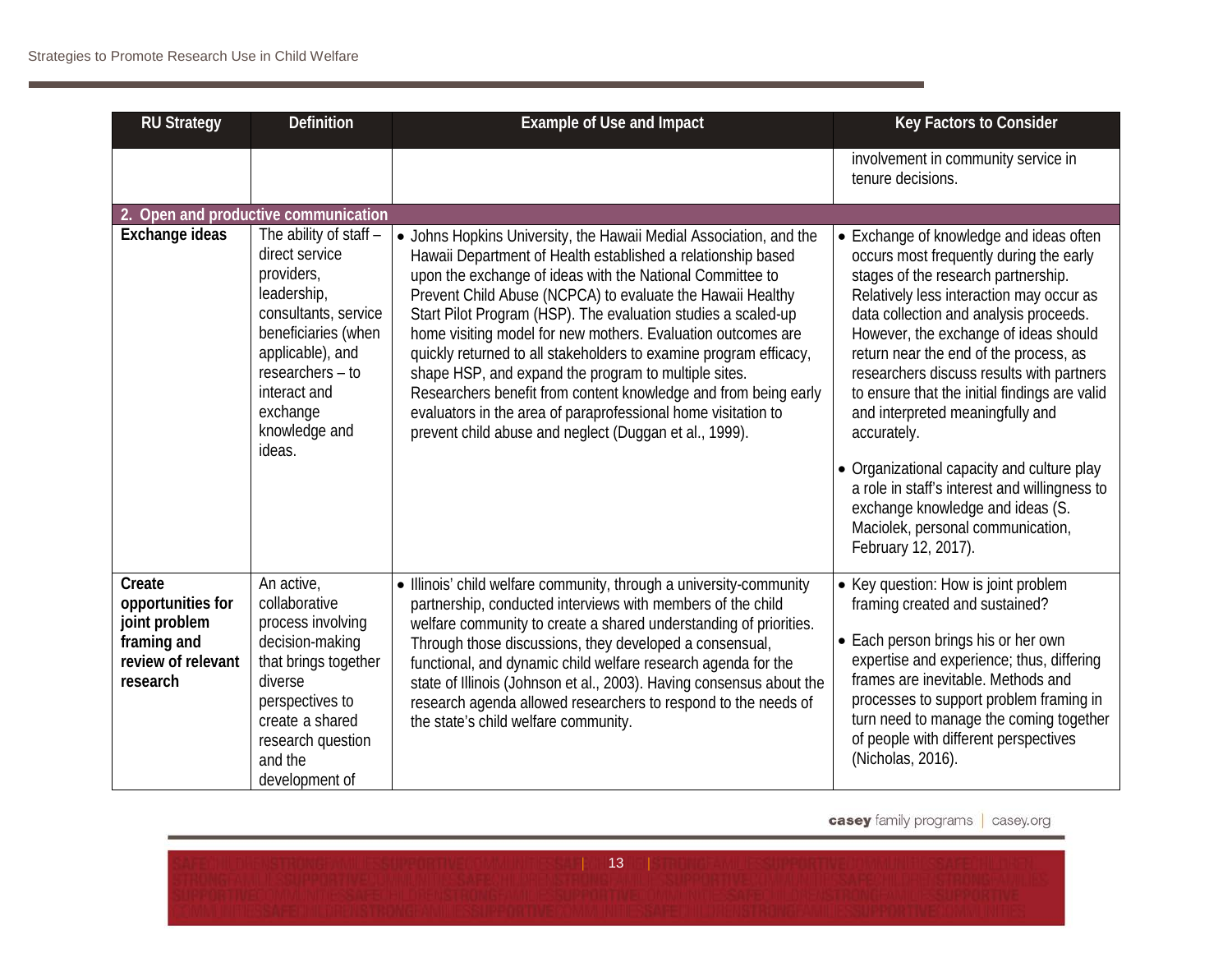| <b>RU Strategy</b>                                          | <b>Definition</b>                                                                                                                                                   | <b>Example of Use and Impact</b>                                                                                                                                                                                                                                                                                                                                                                                                                                                                                                                                                                                                                                                                                                                                                                                                                                                                                                        | Key Factors to Consider                                                                                                                                                                                                                                                                                                                                                                                                                                                                               |
|-------------------------------------------------------------|---------------------------------------------------------------------------------------------------------------------------------------------------------------------|-----------------------------------------------------------------------------------------------------------------------------------------------------------------------------------------------------------------------------------------------------------------------------------------------------------------------------------------------------------------------------------------------------------------------------------------------------------------------------------------------------------------------------------------------------------------------------------------------------------------------------------------------------------------------------------------------------------------------------------------------------------------------------------------------------------------------------------------------------------------------------------------------------------------------------------------|-------------------------------------------------------------------------------------------------------------------------------------------------------------------------------------------------------------------------------------------------------------------------------------------------------------------------------------------------------------------------------------------------------------------------------------------------------------------------------------------------------|
|                                                             | integrated<br>knowledge and<br>theory across<br>different disciplines.                                                                                              | • In Washington State, Community Cafes are being held to discuss<br>ACE research and its implications for community action. (See<br>http://www.appi-wa.org/)                                                                                                                                                                                                                                                                                                                                                                                                                                                                                                                                                                                                                                                                                                                                                                            | • Problem framing is applicable to other<br>strategies listed in this brief, including<br>integrating research evidence with other<br>types of knowledge and building<br>awareness through community<br>mobilization (A. Metz, personal<br>communication, February 5, 2017).                                                                                                                                                                                                                          |
| Ensure more<br>effective and<br>informed<br>decision-making | Providing a<br>structure and<br>resources for staff<br>to build capacity to<br>be more effective in<br>their use of<br>research and data<br>in making<br>decisions. | • The New Jersey Department of Child and Families Data Fellows<br>program emphasizes skill development of front-line supervisory<br>staff to support their participation in meaningful decision-making,<br>grounded in research and data (Lambert & Atkins, 2015). Data<br>fellows develop technical research and analysis skills while<br>examining challenges in the context of departmental strategic<br>priorities using internally generated data.<br>This process builds internal capacity to sustain the child welfare<br>agency as research-informed decision makers. The program<br>provides an opportunity for NJ DCF to be seen as a learning<br>organization, committed to improving outcomes for children and<br>families. Data fellows have used data to inform system<br>improvement, including needed expansion of the Mommy and Me<br>program for families battling substance use disorders based on<br>data analysis. | • What resources can be brought to bear to<br>increase access to research from<br>external sources?<br>• What structures need to be put in place<br>to create a culture within the organization<br>that routinely consults research?<br>• Child welfare leaders often make<br>decisions about the utility of programs<br>and practices based upon information<br>shared by peer group networks.<br>• Researchers build relationships in order<br>to have a voice in decision-making at this<br>level. |
|                                                             | Engage stakeholders and advocates                                                                                                                                   |                                                                                                                                                                                                                                                                                                                                                                                                                                                                                                                                                                                                                                                                                                                                                                                                                                                                                                                                         |                                                                                                                                                                                                                                                                                                                                                                                                                                                                                                       |
| Nurture use of<br>champions or<br>change agents             | A change agent is<br>an individual who<br>influences<br>innovation within an<br>organization.                                                                       | • The Washington State Racial Disproportionality Advisory<br>Committee was formed to reduce and ultimately eliminate racial<br>disproportionality in the county's child welfare system. The<br>Advisory Committee represents a network of champions, including<br>Washington State Department of Social and Health Services                                                                                                                                                                                                                                                                                                                                                                                                                                                                                                                                                                                                             | • Although champions may have varying<br>degrees of influence, they are most often<br>recognized as effective opinion leaders<br>by their peers.                                                                                                                                                                                                                                                                                                                                                      |
|                                                             | Agents and<br>champions may be                                                                                                                                      | (DSHS) leaders, staff, tribes, stakeholders, state partners, and<br>DSHS Children's Administration philanthropic partners. Recent                                                                                                                                                                                                                                                                                                                                                                                                                                                                                                                                                                                                                                                                                                                                                                                                       | • Champions can employ several<br>strategies to facilitate dialogue between                                                                                                                                                                                                                                                                                                                                                                                                                           |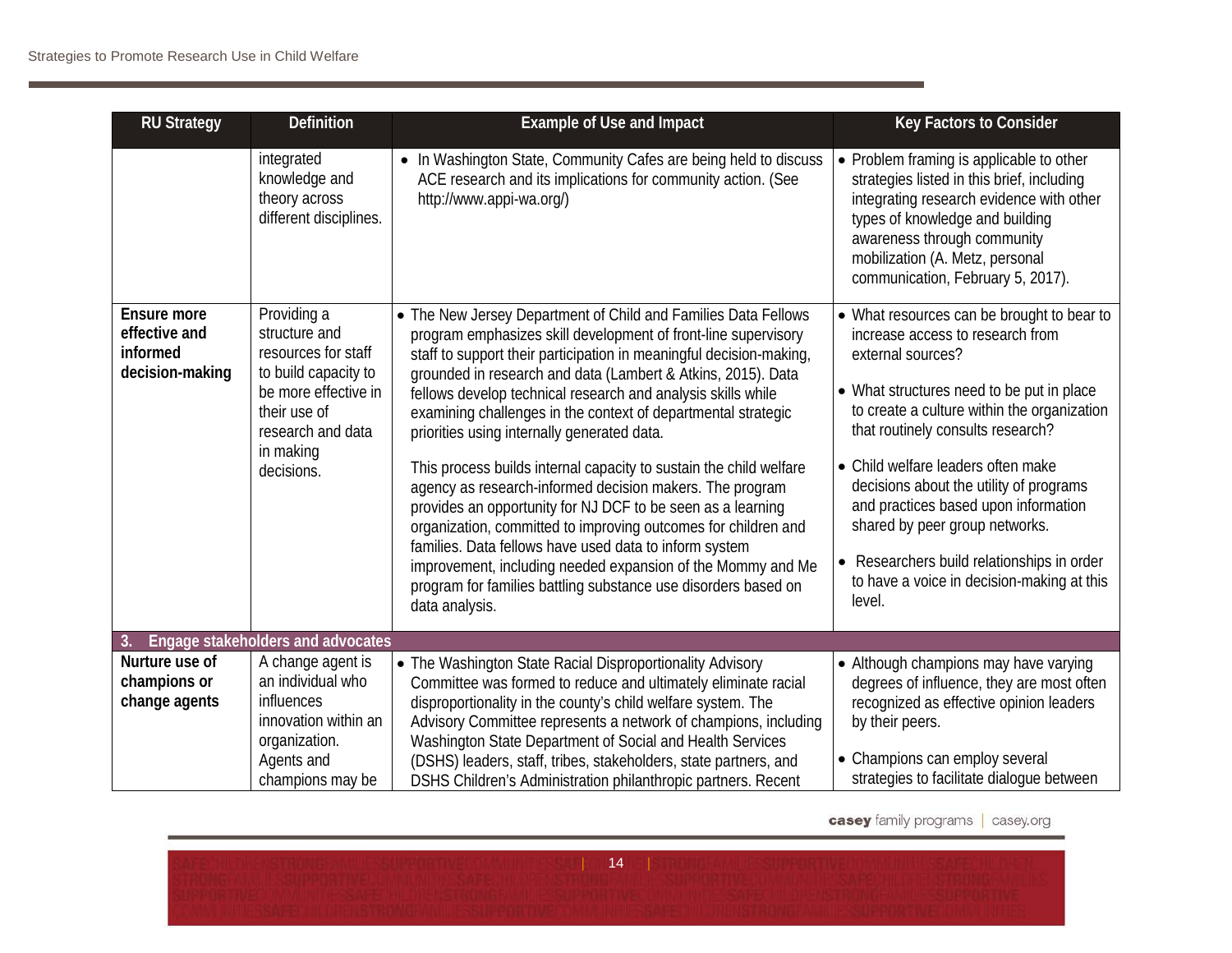| <b>RU Strategy</b>                                             | <b>Definition</b>                                                                                                                                                                                                                                                                           | <b>Example of Use and Impact</b>                                                                                                                                                                                                                                                                                                                                                                                                                                                                                                                                                                                           | Key Factors to Consider                                                                                                                                                                                                                                                                                                                                                                                                                                                                                                                                                                                                                     |
|----------------------------------------------------------------|---------------------------------------------------------------------------------------------------------------------------------------------------------------------------------------------------------------------------------------------------------------------------------------------|----------------------------------------------------------------------------------------------------------------------------------------------------------------------------------------------------------------------------------------------------------------------------------------------------------------------------------------------------------------------------------------------------------------------------------------------------------------------------------------------------------------------------------------------------------------------------------------------------------------------------|---------------------------------------------------------------------------------------------------------------------------------------------------------------------------------------------------------------------------------------------------------------------------------------------------------------------------------------------------------------------------------------------------------------------------------------------------------------------------------------------------------------------------------------------------------------------------------------------------------------------------------------------|
|                                                                | used by an agency<br>in a variety of ways,<br>including helping to<br>build on research<br>evidence. A<br>champion, or<br>change agent, can<br>be a policy-maker,<br>health professional,<br>front-line worker,<br>local leader, or<br>member(s) of the<br>intended<br>population.          | accomplishments include increased use of the Racial Equity<br>Analysis Tool and integration of research findings on<br>disproportionality at the state level in policy, practice, program,<br>and budget decisions, and the development of a mandatory<br>prejudice reduction workshop for all children's administration<br>employees (Washington State Children's Administration Executive<br>Staff, 2015).                                                                                                                                                                                                               | researchers and policymakers. Strategies<br>may include increasing the involvement<br>of champions or change agents in the<br>research and establishing forums-such<br>as technical working groups, listservs,<br>online communities of practice, and e-<br>forums (Start & Hovland, 2004).<br>• Champions that have experience in both<br>research and policy or practice are able<br>to incorporate multiple perspectives when<br>engaged in conducting research<br>(Palinkas, Short, & Wong, 2015).<br>• Role ambiguity can limit stakeholders'<br>abilities to improve and sustain the use of<br>evidence-based practices (Metz, 2015). |
| <b>Build awareness</b><br>through<br>community<br>mobilization | Community<br>mobilization (CM) is<br>an intervention tool<br>used in public<br>health services. CM<br>seeks to create<br>social change by<br>building awareness<br>and empowering<br>community<br>members to take<br>charge of their own<br>or their<br>communities' well-<br>being through | • Washington State is among the leaders in the country in the use of<br>ACE research to inform community planning. A number of<br>counties have been praised for how they use community cafes,<br>annual children's outcomes summits, and other ideas to<br>understand and develop action strategies that are informed by<br>local ACE data from the Behavioral Risk Factor Surveillance<br>System (BRFSS). The impact of these approaches was recently<br>featured in a three-part series in the New York Times (see<br>http://www.nytimes.com/2016/08/17/opinion/how-community-<br>networks-stem-childhood-traumas.html) | • Although CM shares many characteristics<br>with related concepts such as community<br>development, empowerment, and<br>participation, the potential for using CM to<br>emphasize data and research-informed<br>collective advocacy and organization<br>warrants a unique classification.                                                                                                                                                                                                                                                                                                                                                  |

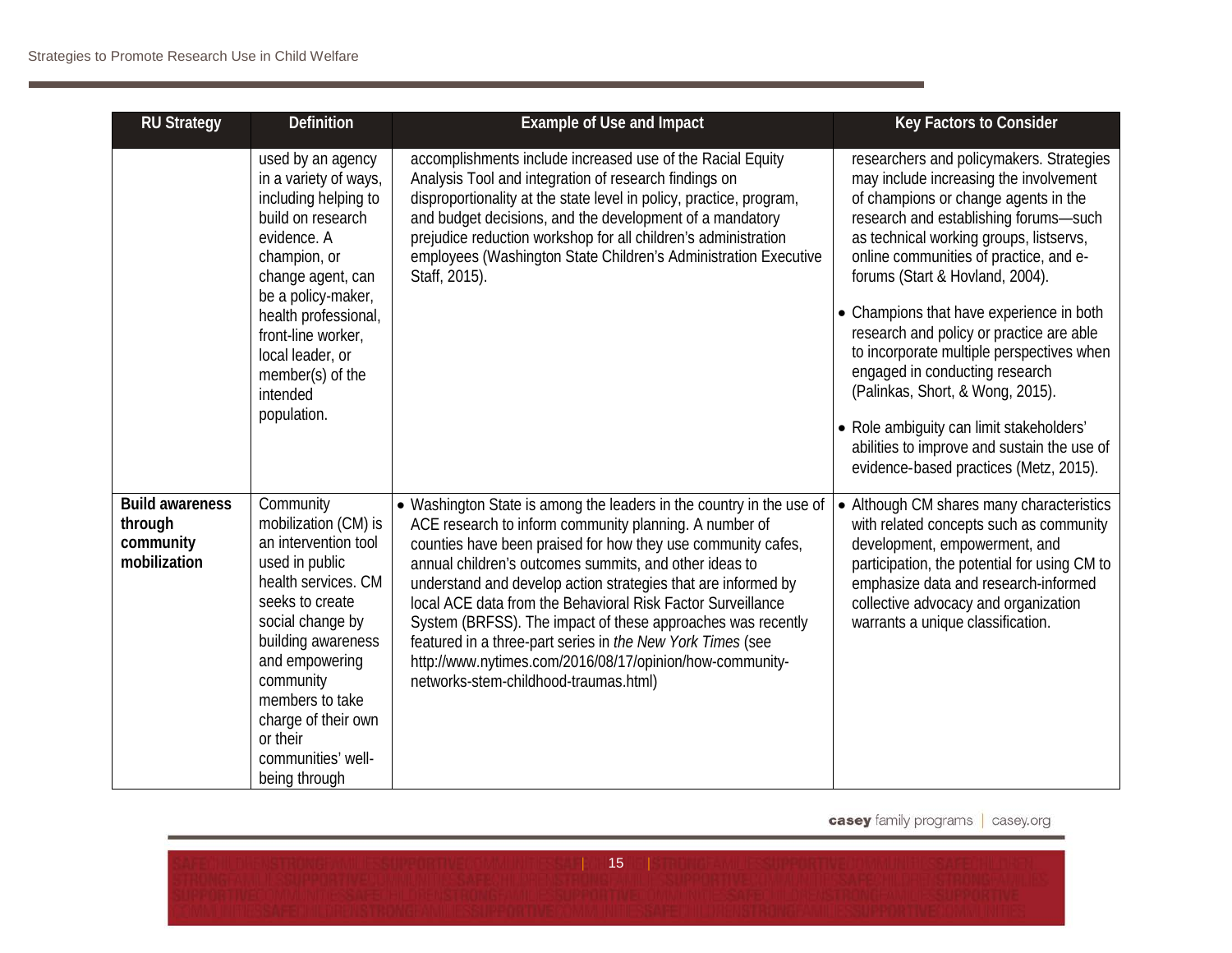| <b>RU Strategy</b>                                      | Definition                                                                                                                                                                             | <b>Example of Use and Impact</b>                                                                                                                                                                                                                                                                                                                                                                                                                                                                                                                                                                                                                                                            | Key Factors to Consider                                                                                                                                                                                                                                                                                                                                                                                                                                       |
|---------------------------------------------------------|----------------------------------------------------------------------------------------------------------------------------------------------------------------------------------------|---------------------------------------------------------------------------------------------------------------------------------------------------------------------------------------------------------------------------------------------------------------------------------------------------------------------------------------------------------------------------------------------------------------------------------------------------------------------------------------------------------------------------------------------------------------------------------------------------------------------------------------------------------------------------------------------|---------------------------------------------------------------------------------------------------------------------------------------------------------------------------------------------------------------------------------------------------------------------------------------------------------------------------------------------------------------------------------------------------------------------------------------------------------------|
|                                                         | engagement in a<br>collective,<br>interactive process<br>(Parker, 1996).                                                                                                               |                                                                                                                                                                                                                                                                                                                                                                                                                                                                                                                                                                                                                                                                                             |                                                                                                                                                                                                                                                                                                                                                                                                                                                               |
| Identify and use<br>social networks                     | Interpersonal<br>contacts within and<br>between<br>organizations and<br>communities that<br>can be used to<br>influence adoption<br>of new behaviors<br>(Palinkas et al.,<br>$2011$ ). | • The CAL-OH initiative, a partnership between the Center for<br>Research to Practice, the California Institute for Mental Health, the<br>Center for Innovative Practice, and several universities, was<br>initiated to determine whether community development teams<br>were effective in "scaling up" use of evidence-based practices<br>(EBPs). Interviews with administrators from child welfare, mental<br>health, and probation agencies in 12 counties in California<br>identified social networks within and between counties as the most<br>critical feature in implementing EBPs, particularly in small, rural<br>counties with limited agency resources (Palinkas et al., 2011). | • Systems leaders develop and maintain<br>networks of information and advice based<br>on roles, responsibility, geography, and<br>friendship ties (e.g., Barnes & Goetz,<br>2014; Finnigan & Daly, 2009).<br>• Both the influence of trusted others in<br>one's personal network and having<br>access and exposure to external<br>information are important influences on<br>rates of adoption of innovative practices<br>(e.g., Valente et al., 2003, 2007). |
| Make research accessible                                |                                                                                                                                                                                        |                                                                                                                                                                                                                                                                                                                                                                                                                                                                                                                                                                                                                                                                                             |                                                                                                                                                                                                                                                                                                                                                                                                                                                               |
| <b>Report findings</b><br>using accessible<br>language  | Report research in<br>the clearest,<br>simplest way<br>possible. When<br>applicable, provide<br>information in<br>multiple languages<br>to reflect<br>community need.                  | • The National Child Traumatic Stress Network (NCTSN) provides<br>resources for parents and caregivers, school personnel, the<br>media and professionals on several topics, including<br>understanding trauma, trauma treatments, bullying and cyber<br>bullying, and school safety. Each topical webpage is available in<br>English and Spanish and written in uncomplicated, simple<br>language (for example, the Parents Can Help page is written at a<br>ninth grade reading level; see<br>http://www.nctsn.org/resources/audiences/parents-caregivers).                                                                                                                                | • Reporting on research in a<br>straightforward way often has more to do<br>with syntax than vocabulary, and could<br>increase the accessibility of the<br>information for harried workers and the<br>less technical general public (Jill Kelly,<br>personal communication, April 14, 2017).                                                                                                                                                                  |
| Present research<br>in a way that is<br>interesting and | Present research<br>and data in the<br>most relevant,<br>understandable,                                                                                                               | • The Children's Bureau as part of the Child Welfare Information<br>Gateway produces or commissions documents (Bulletins for<br>Professionals, Factsheets, and Factsheets for Families) on<br>pertinent topics in child welfare. These briefs synthesize existing                                                                                                                                                                                                                                                                                                                                                                                                                           | • What is included and how it is presented<br>depends on the audience (e.g., child<br>welfare leaders, caseworkers, or                                                                                                                                                                                                                                                                                                                                        |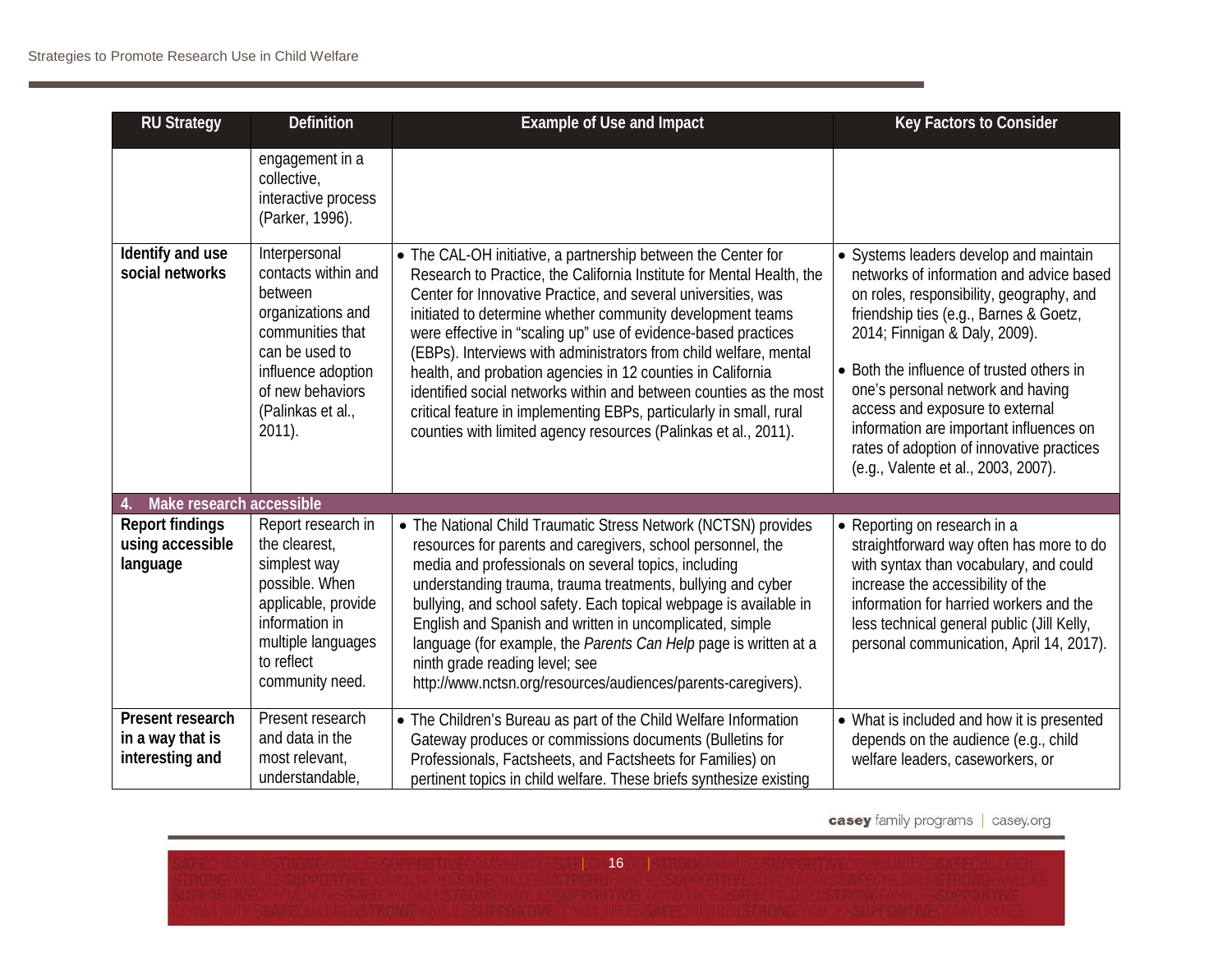| <b>RU Strategy</b>                                                                               | <b>Definition</b>                                                                                                                                                                                                                                    | <b>Example of Use and Impact</b>                                                                                                                                                                                                                                                                                                                                                                                                                                                                                                                                                            | Key Factors to Consider                                                                                                                                                                                                                                                                                                                                        |
|--------------------------------------------------------------------------------------------------|------------------------------------------------------------------------------------------------------------------------------------------------------------------------------------------------------------------------------------------------------|---------------------------------------------------------------------------------------------------------------------------------------------------------------------------------------------------------------------------------------------------------------------------------------------------------------------------------------------------------------------------------------------------------------------------------------------------------------------------------------------------------------------------------------------------------------------------------------------|----------------------------------------------------------------------------------------------------------------------------------------------------------------------------------------------------------------------------------------------------------------------------------------------------------------------------------------------------------------|
| easy to<br>understand                                                                            | interesting way.<br>This may include<br>infographics,<br>reports, videos,<br>slideshows,<br>research posters,<br>briefs, or<br>manuscripts.                                                                                                          | data, research findings, and practice examples using relatively<br>short, digestible formats. This serves an important function for the<br>field and helps agency leaders, program managers, practitioners,<br>policymakers, families, and other stakeholders easily understand<br>an issue and have concrete guidance and examples for improving<br>service delivery. See<br>https://www.childwelfare.gov/catalog/serieslist/                                                                                                                                                              | beneficiaries), the nature of the data, and<br>the dissemination goal.<br>• Deciding on the key research finding(s) to<br>communicate and what you want to<br>convey are critical to deciding how to<br>present research.                                                                                                                                      |
| Present research<br>at a frequency/<br>exposure rate<br>that is helpful for<br>retention and use | Present research<br>as often as needed<br>to ensure it is<br>understood and<br>used.                                                                                                                                                                 | • Ohio has enlisted trainers to expand their ability to provide "after<br>the training" mentoring and coaching for child welfare workers and<br>supervisors involved in Skill-Building Certificate Programs. As part<br>of this program, trainees must "work the material," often through<br>large and small group discussion to achieve greater understanding<br>of the research. Frequent presentation and use of the data<br>increase trainees' familiarity with the concepts and enable trainees<br>to integrate the concepts into their work (Curry et al., 2005).                     | • As with all new information, how often<br>research is presented, the time interval<br>between presentations, and whether it is<br>presented in several different ways<br>depends on the audience and the<br>dissemination goal.                                                                                                                              |
| <b>Translate</b><br>research findings<br>into specific<br>directions for<br>practice             | Translating<br>research into<br>practice is the act<br>of moving from<br>empirical results to<br>action (research to<br>practice). Research<br>evidence must be<br>converted into<br>directions for<br>practice before<br>designing action<br>steps. | • Based on an internal review of the research literature on the<br>significant negative impacts of congregate care on children's<br>overall development and following a period of intensive internal<br>analysis, the Connecticut Department of Children and Families<br>proposed new policy and practice directions to reduce reliance on<br>congregate care and make adjustments in the use of voluntary<br>placement and therapeutic group home programs (Connecticut<br>DCF, 2011). This has helped reduce the number of children<br>placed in congregate care (Connecticut DCF, 2014). | • Field experimentation, data analysis,<br>product intervention, and<br>diffusion/dissemination of studies may<br>also be included (Rothman, 1992).<br>• Developing a reliable intervention that<br>may include a community or<br>organizational needs assessment, review<br>of relevant literature, or meta-analysis of<br>previous research (Rothman, 1992). |

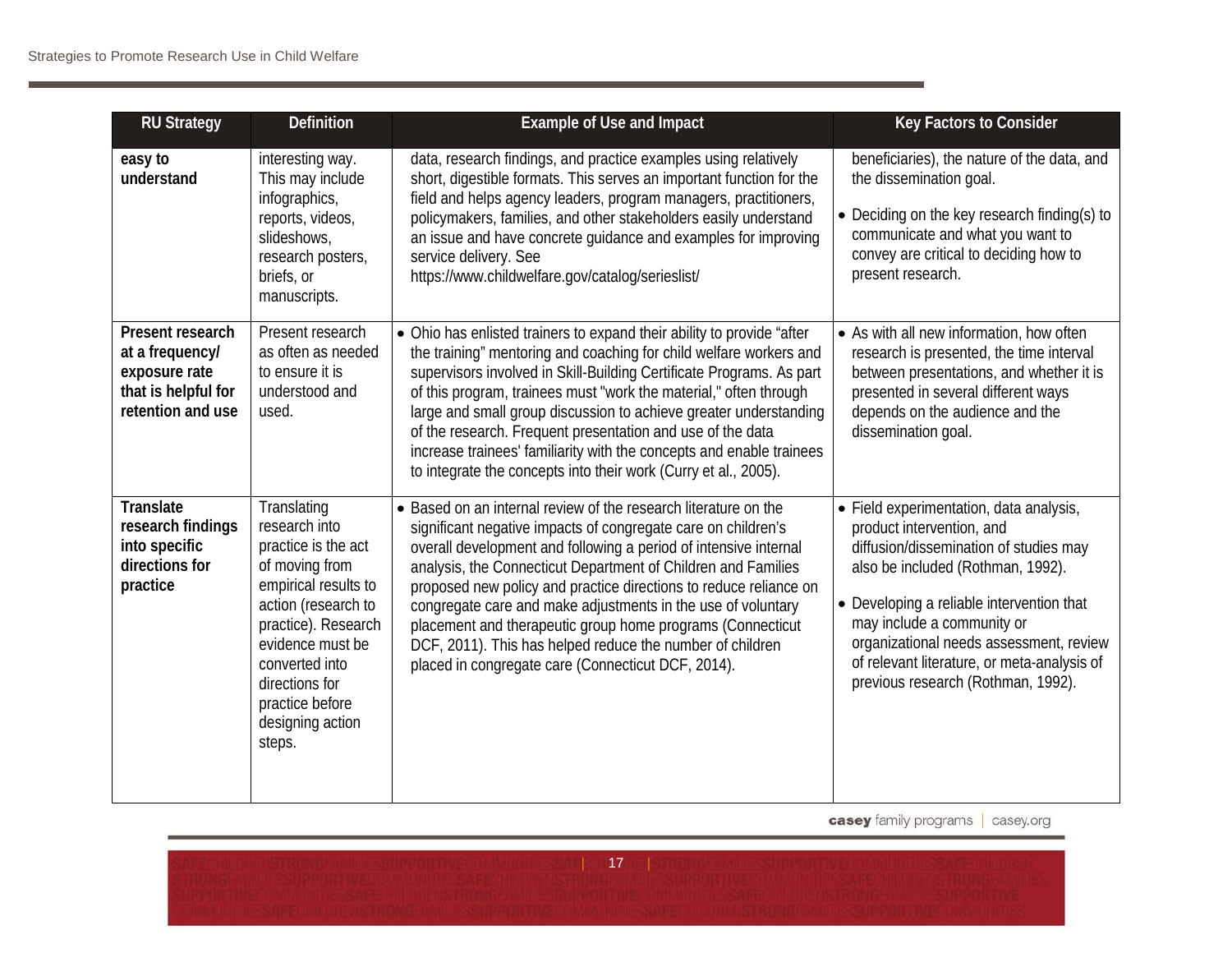| <b>RU Strategy</b>                                                                                                                                                                               | <b>Definition</b>                                                                                                                                                                                                                                                             | <b>Example of Use and Impact</b>                                                                                                                                                                                                                                                                                                                                                                                                                                                                                                                                                                                                                                                                                                                                                                                                                                                                                                                 | Key Factors to Consider                                                                                                                                                                                                                                                                                                                                                                                                                                                                                                                                                                                                         |
|--------------------------------------------------------------------------------------------------------------------------------------------------------------------------------------------------|-------------------------------------------------------------------------------------------------------------------------------------------------------------------------------------------------------------------------------------------------------------------------------|--------------------------------------------------------------------------------------------------------------------------------------------------------------------------------------------------------------------------------------------------------------------------------------------------------------------------------------------------------------------------------------------------------------------------------------------------------------------------------------------------------------------------------------------------------------------------------------------------------------------------------------------------------------------------------------------------------------------------------------------------------------------------------------------------------------------------------------------------------------------------------------------------------------------------------------------------|---------------------------------------------------------------------------------------------------------------------------------------------------------------------------------------------------------------------------------------------------------------------------------------------------------------------------------------------------------------------------------------------------------------------------------------------------------------------------------------------------------------------------------------------------------------------------------------------------------------------------------|
| 5.                                                                                                                                                                                               | Increase stakeholder investment                                                                                                                                                                                                                                               |                                                                                                                                                                                                                                                                                                                                                                                                                                                                                                                                                                                                                                                                                                                                                                                                                                                                                                                                                  |                                                                                                                                                                                                                                                                                                                                                                                                                                                                                                                                                                                                                                 |
| Use research<br>study co-creation<br>approaches to<br>ensure that study<br>design allows for<br>findings that can<br>be readily applied<br>to policy,<br>planning,<br>management, or<br>practice | This interactive and<br>dynamic process<br>places "the user,<br>their family, and<br>communities at the<br>heart of service<br>design," allowing<br>the users to<br>participate in<br>service<br>administration and<br>delivery (Simpson,<br>as cited in Metz,<br>2015, p.1). | For the Northwest Foster Care Alumni study, alumni from foster<br>$\bullet$<br>care and foster parents helped to develop questions for two- hour<br>in-person interviews to help ensure the questions were clear and<br>meaningful (Pecora et al., 2010).<br>• In a recent study of ACE mitigation work in Washington State, the<br>five communities selected for participation helped design the<br>evaluation and selected the data sources (Verbitsky-Savitz et al.,<br>2016). One example is the design of the Resilience Collective<br>Community Capacity (ARC <sup>3</sup> ) survey, which was created in<br>partnership with communities to measure the community's<br>capacity to address ACEs and increase resilience. Findings from<br>the survey suggest a locally based theory of change for achieving<br>community impact, and that optimal alignment varies, based on<br>community needs and conditions (Hargreaves et al., 2016). | · Utilization-focused evaluation (Patton,<br>2008) stresses the importance of end-<br>goal evaluation (application and use of<br>research).<br>• Note the role that values and preferences<br>play in the process.<br>• Assessing fit and implications of research<br>design for the local context at the outset<br>is imperative.<br>• "Repair work" may need to happen when<br>trust needs to be built first because the<br>community has been betrayed through<br>"drive-by research" - where the<br>community never saw the benefits of the<br>research (Megan Bair-Merritt, personal<br>communication, February 14, 2017). |
| Use participatory<br>methods of<br>dissemination to<br>ensure research<br>is meaningful                                                                                                          | Cooperation<br>between academic<br>and community<br>partners as well as<br>beneficiaries of<br>services when<br>applicable at each<br>phase of research,<br>with the goal of<br>using knowledge to<br>encourage action<br>toward social                                       | • Using a process of jointly interpreting data and research, Trocmé<br>and colleagues trained child welfare managers to understand and<br>use a range of longitudinal and multivariate analytical methods<br>(2016). Stakeholders also provided context, insight, and<br>recommendations throughout the process as part of producing<br>data findings so the research team understood what was most<br>meaningful.<br>• This participatory process provided child welfare managers and<br>staff a better understanding of the research process and built                                                                                                                                                                                                                                                                                                                                                                                         | • The process of being integrated in the<br>research process and jointly interpreting<br>data allows stakeholders to provide<br>context, insight, and recommendations to<br>make the research and data most<br>meaningful to them, which in turn<br>increases the likelihood that the project<br>outcomes will be applied in practice.                                                                                                                                                                                                                                                                                          |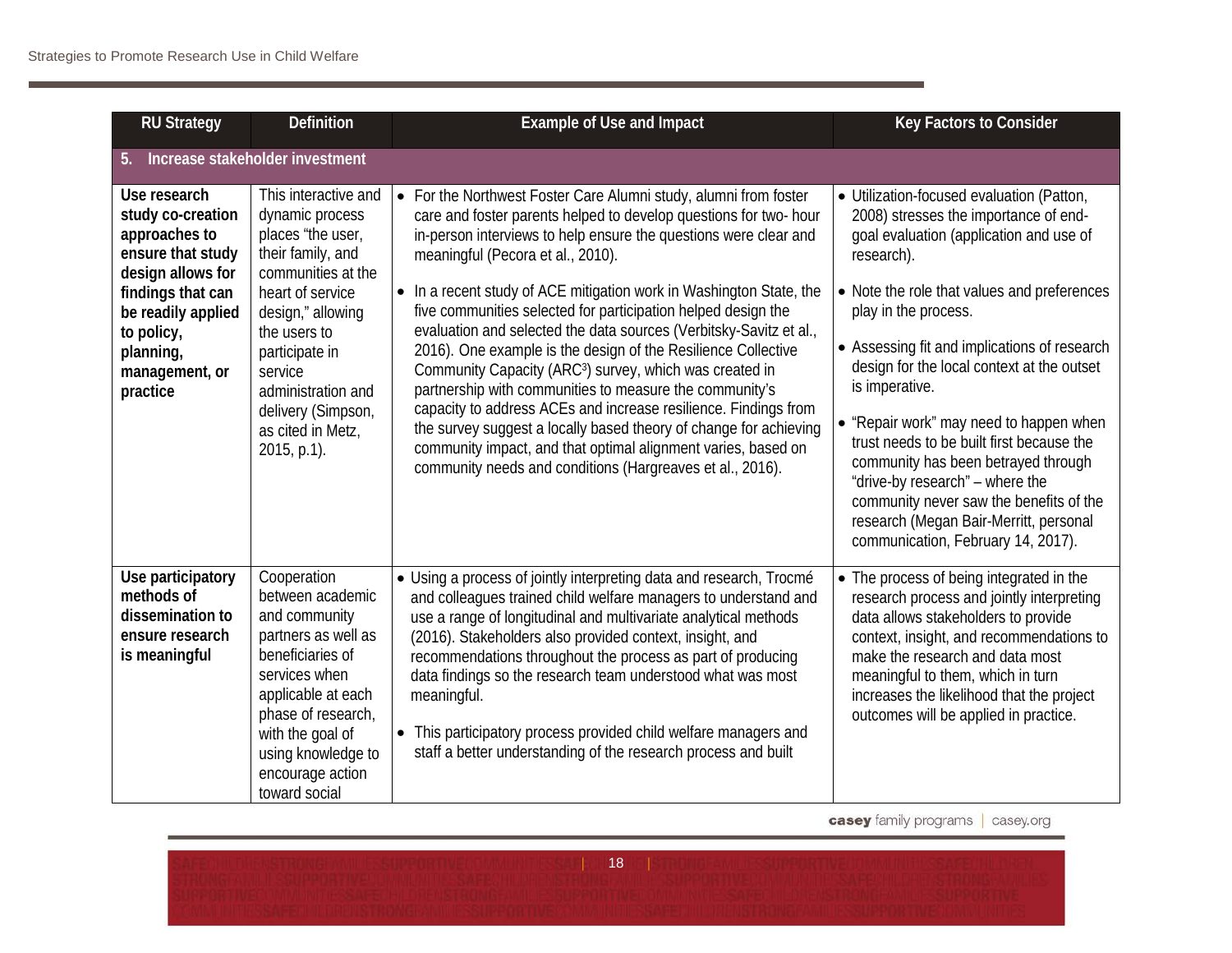| <b>RU Strategy</b>                                                                                                                    | <b>Definition</b>                                                                                                                                                                                                                           | <b>Example of Use and Impact</b>                                                                                                                                                                                                                                                                                                                                                                                                                                                                                                                                                                                                                                                                                                                                                                                                                                   | Key Factors to Consider                                                                                                                                                                                                                                                                                                                                                                                       |
|---------------------------------------------------------------------------------------------------------------------------------------|---------------------------------------------------------------------------------------------------------------------------------------------------------------------------------------------------------------------------------------------|--------------------------------------------------------------------------------------------------------------------------------------------------------------------------------------------------------------------------------------------------------------------------------------------------------------------------------------------------------------------------------------------------------------------------------------------------------------------------------------------------------------------------------------------------------------------------------------------------------------------------------------------------------------------------------------------------------------------------------------------------------------------------------------------------------------------------------------------------------------------|---------------------------------------------------------------------------------------------------------------------------------------------------------------------------------------------------------------------------------------------------------------------------------------------------------------------------------------------------------------------------------------------------------------|
|                                                                                                                                       | change and<br>improved health<br>outcomes (Chen et<br>al., 2010).                                                                                                                                                                           | internal capacity so that stakeholders could set their own research<br>priorities for long-term sustainability.                                                                                                                                                                                                                                                                                                                                                                                                                                                                                                                                                                                                                                                                                                                                                    |                                                                                                                                                                                                                                                                                                                                                                                                               |
| 6.                                                                                                                                    | Help to ensure sustained usage of research                                                                                                                                                                                                  |                                                                                                                                                                                                                                                                                                                                                                                                                                                                                                                                                                                                                                                                                                                                                                                                                                                                    |                                                                                                                                                                                                                                                                                                                                                                                                               |
| <b>Build leadership</b><br>and staff capacity<br>to apply new<br>research<br>evidence to<br>designing and<br>implementing<br>practice | Train child welfare<br>managers in<br>accessing,<br>evaluating, and<br>applying research<br>evidence in<br>decision-making<br>and have funding<br>available to support<br>the use of research<br>evidence.                                  | • The Connecticut Collaborative on Effective Practices for Trauma<br>(CONCEPT), a five-year federal grant, is a collaboration between<br>the Department of Children and Families, the Child Health and<br>Development Institute of Connecticut, and Yale University. The<br>CONCEPT initiative includes training and support for child welfare<br>staff, dissemination of trauma-focused interventions to community<br>provider agencies, and a focus on worker wellness and secondary<br>traumatic stress. Initial evaluation results of the training and<br>dissemination efforts indicate significant improvements in trauma-<br>informed knowledge, practice, and collaboration across nearly all<br>child welfare domains assessed, suggesting system-wide<br>improvements in readiness and capacity to provide trauma-<br>informed care (Lang et al., 2016). | • Critical thinking, reflective practice, and<br>research-based decision-making are at<br>the core of evidence-based practice<br>(Rosen & Proctor, 2003).<br>• Workers who are able to use research<br>and data efficiently are better able to<br>critically appraise research outcomes and<br>are more skilled at identifying the actions<br>needed to promote better outcomes<br>(Aarons & Palinkas, 2007). |
| Collect and use<br>data to monitor<br>progress or<br>fidelity to the<br>model or practice                                             | Fidelity is the extent<br>to which the<br>intervention<br>delivered is true to<br>the underlying<br>principles on which<br>it is based (Waltz et<br>al. 1993). Fidelity to<br>practice is<br>sometimes called<br>adherence or<br>integrity. | • A meta-analysis was conducted that assessed Intensive Family<br>Preservation Services (IFPS) programs that use the<br>Homebuilders <sup>®</sup> model for fidelity to the model. Using a list of 16<br>components essential to the Homebuilders® model, researchers<br>found that IFPSs that were implemented with fidelity to the<br>Homebuilders <sup>®</sup> model significantly reduced out-of-home<br>placements and subsequent reports of child abuse and neglect<br>(Washington State Institute for Public Policy, 2006).<br>• The same results occurred with Wraparound services (Bruns et<br>al., 2005).                                                                                                                                                                                                                                                | • Data on fidelity to the model can be used<br>in continuous quality improvement (CQI)<br>efforts.<br>• The relationship between fidelity and<br>adaptation in evidence-based programs<br>is often debated.<br>• Measurement of fidelity could also<br>include perceived worth of the<br>intervention as reported by key                                                                                      |

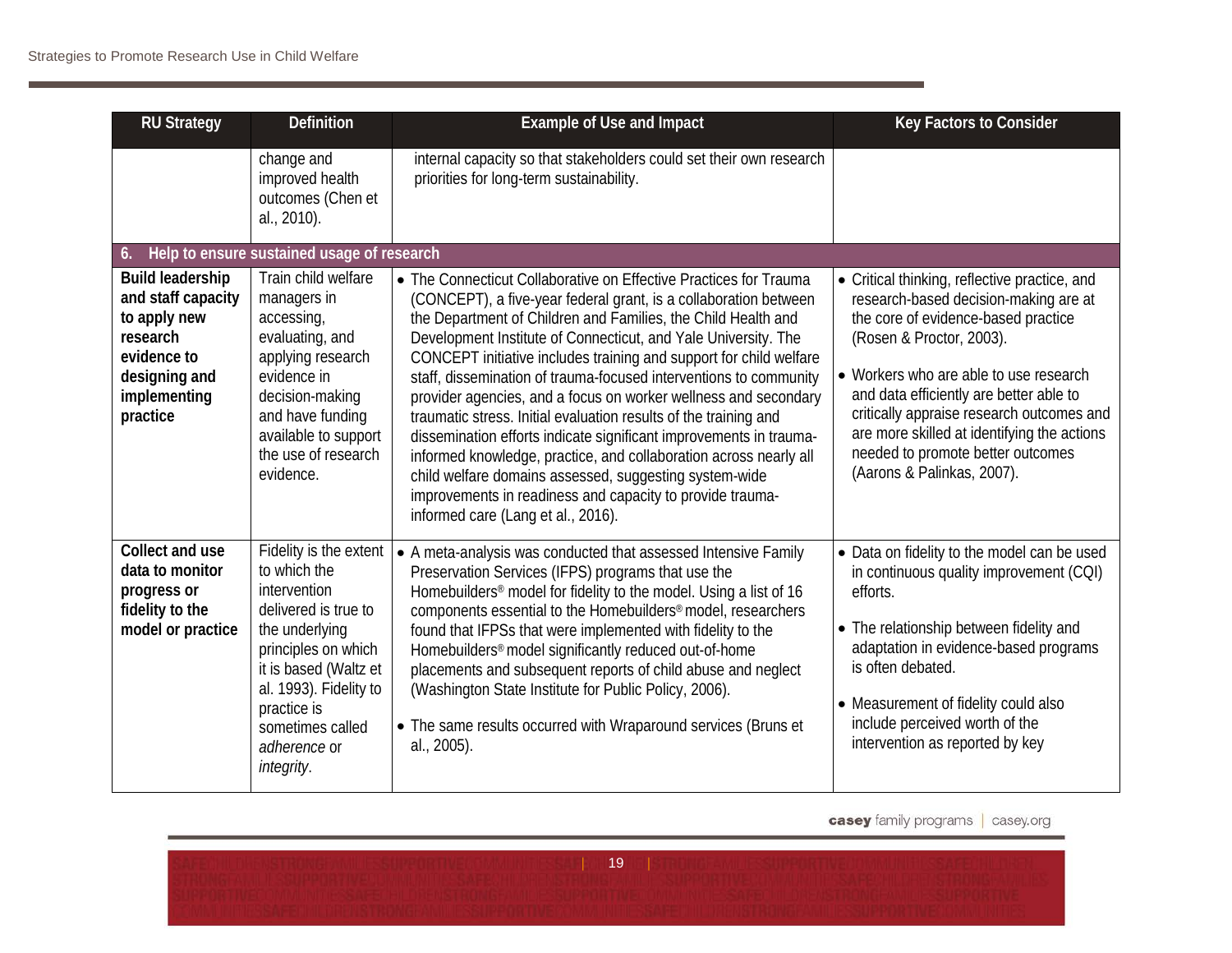| <b>RU Strategy</b>                                                                    | <b>Definition</b>                                                                                                                                                                                                                                                                                                                      | <b>Example of Use and Impact</b>                                                                                                                                                                                                                                                                                                                                              | Key Factors to Consider                                                                                                                                                                                                                                                                                                                                                                                                                                                                                                                                                                                                                                                                               |
|---------------------------------------------------------------------------------------|----------------------------------------------------------------------------------------------------------------------------------------------------------------------------------------------------------------------------------------------------------------------------------------------------------------------------------------|-------------------------------------------------------------------------------------------------------------------------------------------------------------------------------------------------------------------------------------------------------------------------------------------------------------------------------------------------------------------------------|-------------------------------------------------------------------------------------------------------------------------------------------------------------------------------------------------------------------------------------------------------------------------------------------------------------------------------------------------------------------------------------------------------------------------------------------------------------------------------------------------------------------------------------------------------------------------------------------------------------------------------------------------------------------------------------------------------|
|                                                                                       |                                                                                                                                                                                                                                                                                                                                        |                                                                                                                                                                                                                                                                                                                                                                               | stakeholders (e.g., staff, youth, families,<br>external partners) and benchmarking.                                                                                                                                                                                                                                                                                                                                                                                                                                                                                                                                                                                                                   |
|                                                                                       |                                                                                                                                                                                                                                                                                                                                        |                                                                                                                                                                                                                                                                                                                                                                               | • Assessing fidelity may require an<br>investment in a data management<br>system and staff to consistently monitor<br>the implementation and progress of a<br>model.                                                                                                                                                                                                                                                                                                                                                                                                                                                                                                                                  |
| Use innovation-<br>diffusion<br>processes to help<br>with adoption and<br>utilization | Diffusion of<br>innovation theory<br>seeks to explain<br>how, why, and at<br>what rate new<br>ideas and<br>technology spread.<br>It is the process(es)<br>through which an<br>individual (or other<br>decision-making<br>unit) passes from<br>knowledge of an<br>innovation to<br>implementation of<br>the new idea<br>(Rogers, 2003). | • An evaluation study of the adoption and implementation of Family<br>Group Decision Making in Pennsylvania suggests that to facilitate<br>that adoption, funders should look to strategically place new<br>programs close to established programs, provide start-up funding,<br>and utilize networks established through system collaboration<br>activities (Rauktis, 2010). | • It can be difficult to define innovation<br>case studies post hoc. What evidence is<br>available to show that the innovations<br>themselves actually work? There is a<br>long history of programs continuing within<br>child and family welfare without any<br>substantial evidence of their<br>effectiveness (Barth, 2009; Casey Family<br>Programs, 2012; Tomison, 2000).<br>• Complex, process-based diffusion of<br>innovation in service organizations, or<br>assimilation, is often "organic and rather<br>messy" (Greenhalgh et al., 2004, p. 601).<br>• Mapping networks can assist with<br>understanding how information is shared<br>(Hopkins et al., 2016; Daly & Finnigan,<br>$2016$ ). |

| 20 || 20 || 20 || 20 || 20 || 20 || 20 || 20 || 20 || 20 || 20 || 20 || 20 || 20 || 20 || 20 || 20 || 20 ||<br>| 20 || 20 || 20 || 20 || 20 || 20 || 20 || 20 || 20 || 20 || 20 || 20 || 20 || 20 || 20 || 20 || 20 || 20 ||<br>|